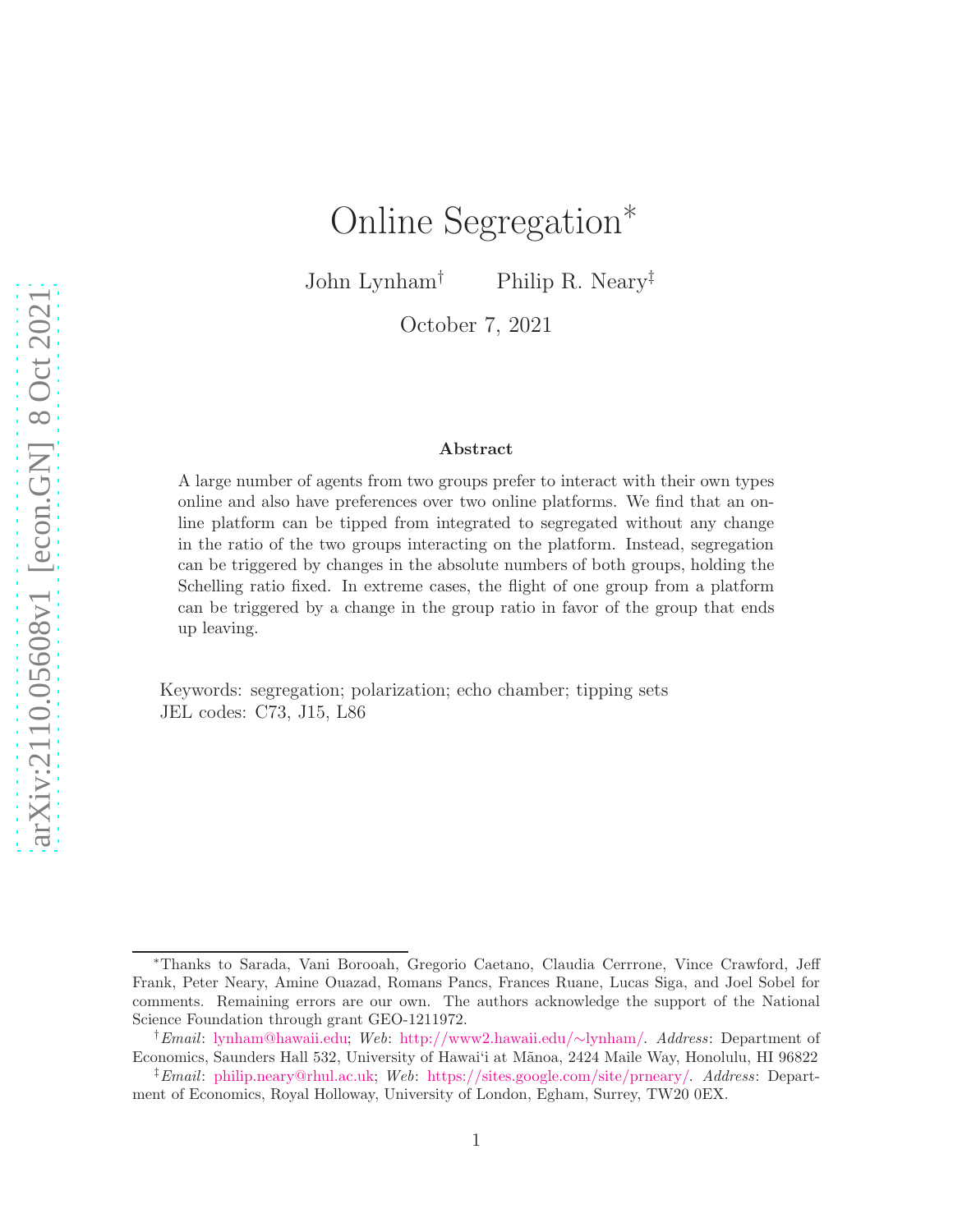# 1 Introduction

Online segregation is a relatively new phenomenon. The rise of the internet, smart phones, and social media has created a world where everyone, but especially young people, are interacting more and more with their peers online. Survey evidence sug-gests that British teenagers now spend more time online than they do outdoors.<sup>[1](#page-1-0)</sup> The COVID-19 pandemic and associated lockdowns have obviously accelerated this trend. The hope that social networks and online communities would lead to more interconnectedness is now being replaced by the fear that online platforms are actually more polarized and segregated than physical ones [\(Boyd,](#page-19-0) [2017](#page-19-0)). The "white flight" of the 1950s and '60s [\(Boustan](#page-18-0), [2010](#page-18-0)) was paralleled in the late 2000s exodus from "ghetto" Myspace to "elite" Facebook [\(Boyd,](#page-19-1) [2013](#page-19-1)); social media usage has been shown to be segregated by race and ethnicity [\(Duggan et al.,](#page-19-2) [2015\)](#page-19-2).

We introduce a model designed to capture the two main choices facing an individual deciding to interact with other people online: who to interact with and which online platform to do it on? In our setting, individuals care both about who their peers are (types) and the quality of the online platform they use to interact with other people (platform-specific characteristics). We build a simultaneous move game that captures these preferences and show how seemingly innocuous micro-level individual decisions can lead to surprising macro-level population outcomes. We then consider the evolutionary dynamics of a large population interacting in this way indefinitely. In a key departure from much of the existing literature on segregation in physical neighborhoods, there are no congestion effects so everyone can interact on the same online platform if they so wish.<sup>[2](#page-1-1)</sup>

In contrast to many of the segregation tipping point models, our model generates "tipping sets". One result that emerges from having tipping sets is that online platforms can be tipped from integrated to segregated by a random shock that leaves the ratio of groups on the platform unchanged. In fact, it is even possible that those who left preferred the ratio of types on the platform after the shock while those who remain preferred the ratio before. These are two relatively unique predictions of our model

<span id="page-1-0"></span><sup>1</sup>See, for example, [Frith](#page-20-0) [\(2017\)](#page-20-0) and "The average child spends just 7 hours a week outside, but more than twice that playing video games inside", The Daily Mail, 24 July, 2018.

<span id="page-1-1"></span><sup>2</sup>The assumption of no congestion effects seems reasonable for most online platforms. For example, you probably did not notice that 500,000 new users joined Facebook today. This would not be true for the neighborhood that you live in.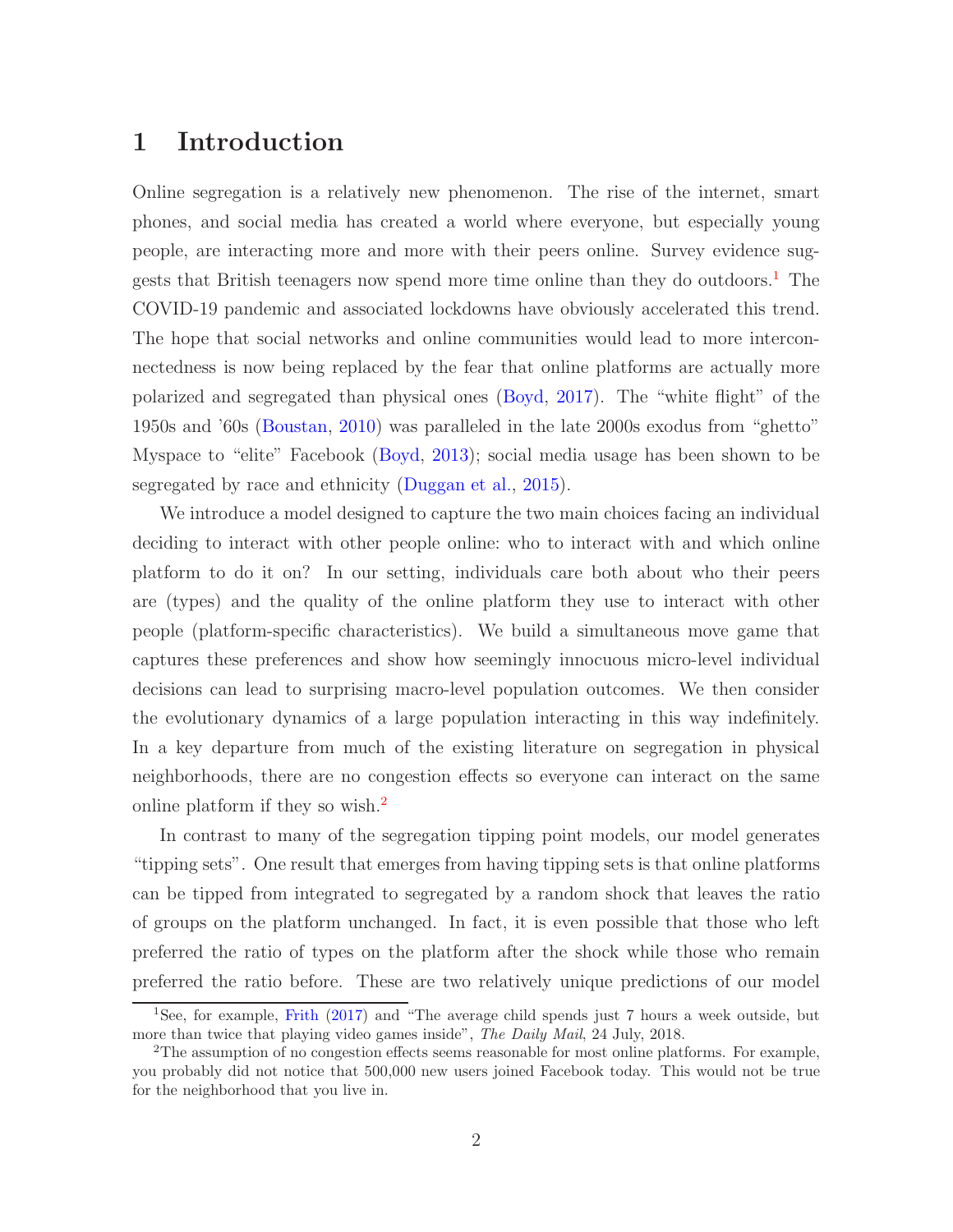that, to the best of our knowledge, remain untested empirically.

We perform a variety of comparative statics in order to explore what nudges online communities towards being more or less integrated. If online integration is a desired social outcome then the optimal policy in our setting is straightforward: make desirable online communities even more desirable. Improving less desirable online platforms (the online equivalent of gentrification) never leads to integration; in fact it can lead to resegregation. Further, in terms of marginal elasticities, achieving integration through improving desirable platforms is more effective than attempting to reduce intolerance.

The canonical models of segregation were developed by [Schelling](#page-20-1) [\(1969](#page-20-1), [1971](#page-20-2), [1978](#page-20-3)) and focused on physical or face-to-face interactions. Schelling models locational choice, explicitly incorporating preferences over types, in that individuals care about the social composition of their neighborhoods. The various models [\(Schelling,](#page-20-1) [1969,](#page-20-1) [1971,](#page-20-2) [1978](#page-20-3)) are differentiated by the definition of a neighborhood. Schelling's findings are mathematically simple but stark: he shows how a few random shocks can tip an integrated society to a segregated one. Perhaps most surprisingly, a society of tolerant individuals may self-segregate; even when they have no explicit desire to do so. A large body of theoretical work has followed this setup and modelled segregation in a Schelling style framework.[3](#page-2-0) There is a separate literature on Tiebout sorting [\(Tiebout,](#page-21-0) [1956](#page-21-0)) that our model also speaks to; individuals choose where to live on the basis of neighborhood characteristics.[4](#page-2-1) Our work fuses Schelling and Tiebout within a dynamic evolutionary framework to explore the question of sorting and segregation in online communities.

The closest papers to our own (in a mathematical sense) are [Sethi and Somanathan](#page-21-1) [\(2004](#page-21-1)) and [Banzhaf and Walsh](#page-18-1) [\(2013](#page-18-1)). The key difference is that platforms (neighborhoods) do not have capacity constraints in our model. While capacity constraints on locations seems intuitive for physical neighborhoods and maybe even some online platforms, it has the unfortunate consequence that every assignment is a Nash equilibrium when the measure of agents equals the measure of slots - the reason being that every

<span id="page-2-0"></span><sup>3</sup>The Schelling-influenced literature is vast but includes [Akerlof](#page-18-2) [\(1997](#page-18-2)), [Arrow](#page-18-3) [\(1998\)](#page-18-3), [Brock and Durlauf](#page-19-3) [\(2001\)](#page-19-3), [Clark](#page-19-4) [\(1991\)](#page-19-4), [Ioannides and Seslen](#page-20-4) [\(2002\)](#page-20-4), [Krugman](#page-20-5) [\(1996\)](#page-20-5), [Lindbeck et al.](#page-20-6) [\(1999\)](#page-20-6), [Manski](#page-20-7) [\(2000\)](#page-20-7), [Pancs and Vriend](#page-20-8) [\(2007\)](#page-20-8), [Rosser](#page-20-9) [\(1999](#page-20-9)), [Skyrms and Pemantle](#page-21-2) [\(2009\)](#page-21-2), [Young](#page-21-3) [\(2001\)](#page-21-3), and [Zhang](#page-21-4) [\(2004b](#page-21-4)[,a](#page-21-5), [2011\)](#page-21-6).

<span id="page-2-1"></span><sup>4</sup>Tiebout's work has inspired a large literature on sorting in housing markets including [Benabou](#page-18-4) [\(1993\)](#page-18-4), [Epple and Romer](#page-19-5) [\(1991\)](#page-19-5), [Epple and Platt](#page-19-6) [\(1998](#page-19-6)), [Epple and Sieg](#page-19-7) [\(1999\)](#page-19-7), [De Bartolome](#page-18-5) [\(1990\)](#page-18-5), and [Durlauf](#page-19-8) [\(1996\)](#page-19-8). [Benabou](#page-18-4) [\(1993\)](#page-18-4), for example, explores occupational segregation that occurs due to local complementarities in human capital.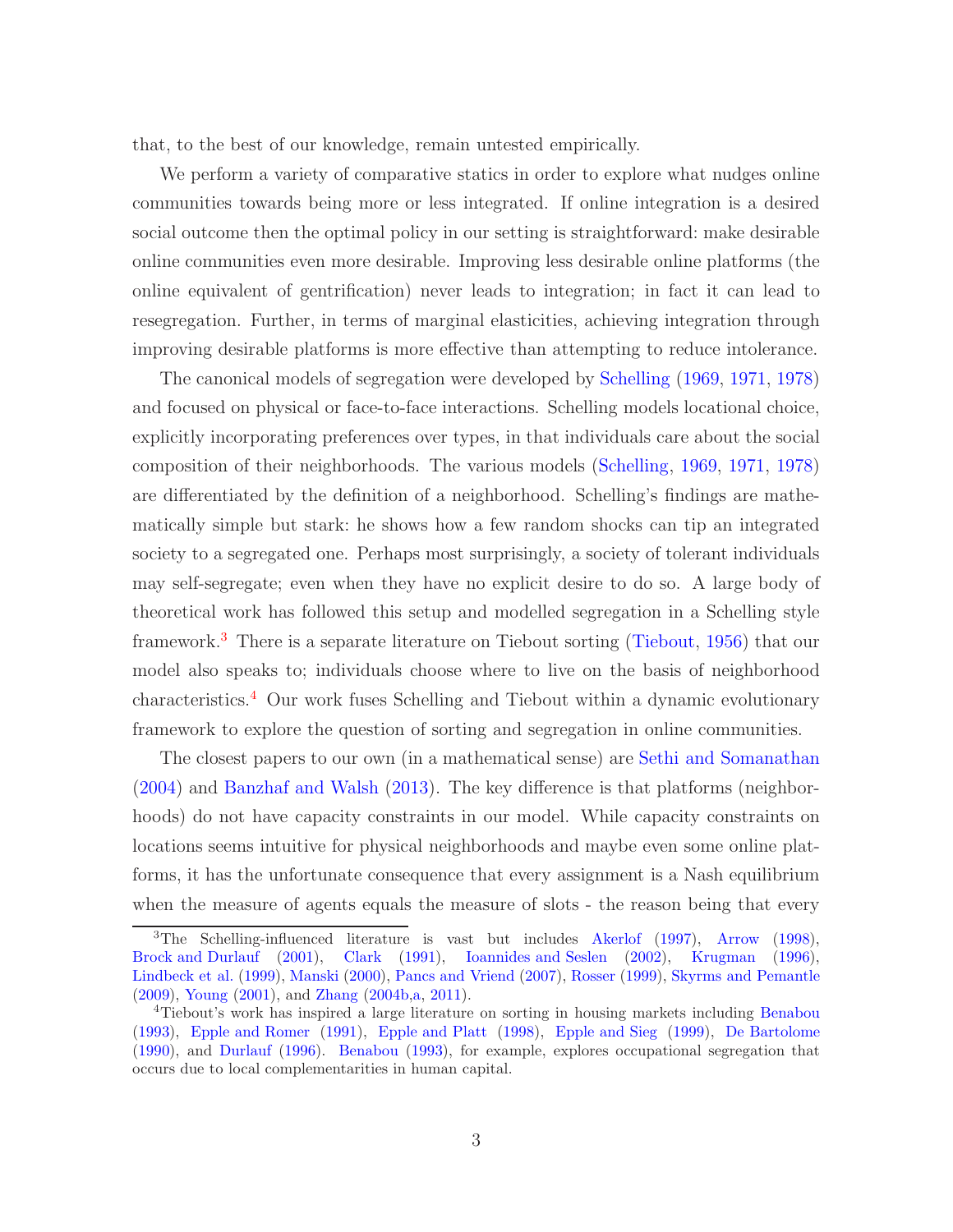slot other than one's own is occupied so there is nowhere to move to. For this reason, both models are general equilibrium models. Further, both models are static and always have at least two equilibria, and so there is an equilibrium selection problem. By using dynamic equilibrium selection techniques we remove this issue and so can study welfare properties of the selected equilibrium and perform comparative statics on it. Not restricting ourselves to settings with capacity constraints also means that our model better captures most online communities, such as virtual worlds, dating sites, chat-boards, and social media networks.

# 2 The Strategic Setting

#### 2.1 The Model

There is a large population of size  $N$ . Every individual is one of two possible types: Group A or Group B, of sizes  $N^A$  and  $N^B$  respectively  $(N^A, N^B \ge 2)$ . Every individual chooses from two online platforms,  $\ell$  and  $m$ , that we refer to as "less desirable" and "more desirable" respectively. (Due to constraints, individuals can only exist on one platform.) Individuals care about platform quality and about what platforms others choose. Since groups are homogeneous, what matters is the number of individuals from each group on a given platform and not on precisely who those individuals are. Letting  $n_{Am}$  ( $n_{Bm}$ ) denote the number of Group A (B) individuals choosing platform m, the relevant strategic information is fully described by the two-dimensional summary statistic that we refer to as the *state* of play  $\omega = ([\omega]_A, [\omega]_B) = (n_{Am}, n_{Bm})$ . The set of all states is given by  $\Omega := \{0, \ldots, N^A\} \times \{0, \ldots, N^B\}$ . The model is closed by specifying utility functions,  $U^A$  and  $U^B$ , that a given type receives from choosing a particular platform when the state is  $\omega$ . These are given by

<span id="page-3-0"></span>
$$
U^{A}(m;\omega) := (n_{Am} - 1)\gamma_{A} - n_{Bm}\delta
$$
  
\n
$$
U^{A}(\ell;\omega) := (N^{A} - n_{Am} - 1)(1 - \gamma_{A}) - (N^{B} - n_{Bm})\delta
$$
  
\n
$$
U^{B}(m;\omega) := -n_{Am}\delta + (n_{Bm} - 1)\gamma_{B}
$$
  
\n
$$
U^{B}(\ell;\omega) := -\left(N^{A} - n_{Am}\right)\delta + \left(N^{B} - n_{Bm} - 1\right)(1 - \gamma_{B})
$$
\n(1)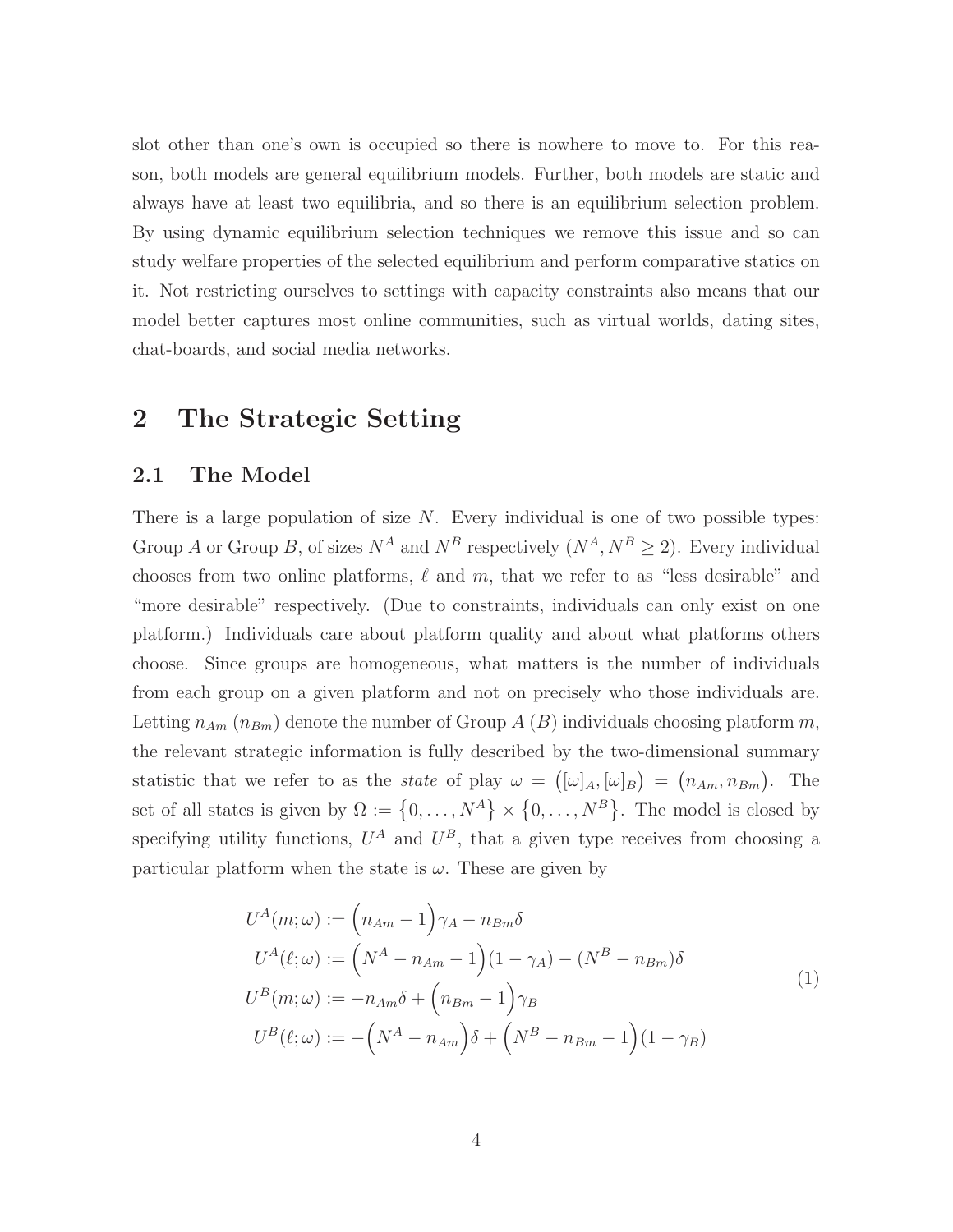where, the group specific  $\gamma$  parameter captures the *benefit* that an individual receives from choosing the same platform as someone from the same group, while  $\delta$  captures the *distaste* from choosing the same platform as someone from the other group. These two parameters are designed to capture the idea that individuals prefer to interact with people similar to themselves, and not with people of a different political, religious, or ethnic background.

The equations in [\(1\)](#page-3-0) above completely describe the strategic situation. Note that utility is linearly increasing (decreasing) in the number of those from the same (different) group who locate on the same platform. We assume that both  $\gamma_A, \gamma_B \in (1/2, 1)$  so that, while each individual always benefits from choosing the same platform as those in her group, she would strictly prefer to do so on platform m. We constrain  $\delta$  to be positive, meaning that different types actively dislike each other.

#### 2.2 Equilibria

We refer to population behavior at states  $(0,0),(0,N^B),(N^A,0)$ , and  $(N^A,N^B)$ , denoted by  $\omega_{\ell\ell}, \omega_{\ell m}, \omega_{m\ell}$ , and  $\omega_{mm}$  respectively, as *group-symmetric*. At states  $\omega_{mm}$  and  $\omega_{\ell\ell}$ , everyone is using the same platform so the groups are integrated, while at states  $\omega_{\ell m}$  and  $\omega_{m\ell}$  the groups are segregated. An instance of the model,  $\mathcal{G}$ , is fully parameterised by the 5-element set of parameters  $\{N^A, N^B, \gamma_A, \gamma_B, \delta\}$ , and from here on we define a given instance of  $G$  by its associated parameter set. The following classifies when the various group symmetric states are equilibria.<sup>[5](#page-4-0)</sup>

<span id="page-4-2"></span><span id="page-4-1"></span>Theorem 1. *Of the group-symmetric states,*

- <span id="page-4-3"></span>*1. the fully segregated state*  $\omega_{m\ell}$  *is always a strict equilibrium.*
- <span id="page-4-4"></span>2. the fully segregated state  $\omega_{\ell m}$  is always a strict equilibrium.
- *3. the integrated state*  $\omega_{mm}$  *is an equilibrium if and only if*

<span id="page-4-6"></span>
$$
\gamma_A \ge \frac{N^B}{N^A - 1} \delta \quad and \quad \gamma_B \ge \frac{N^A}{N^B - 1} \delta \tag{2}
$$

<span id="page-4-5"></span><span id="page-4-0"></span><sup>&</sup>lt;sup>5</sup>It will be shown, once we introduce dynamics, that group-symmetric equilibria are the only serious candidates for long-run behavior.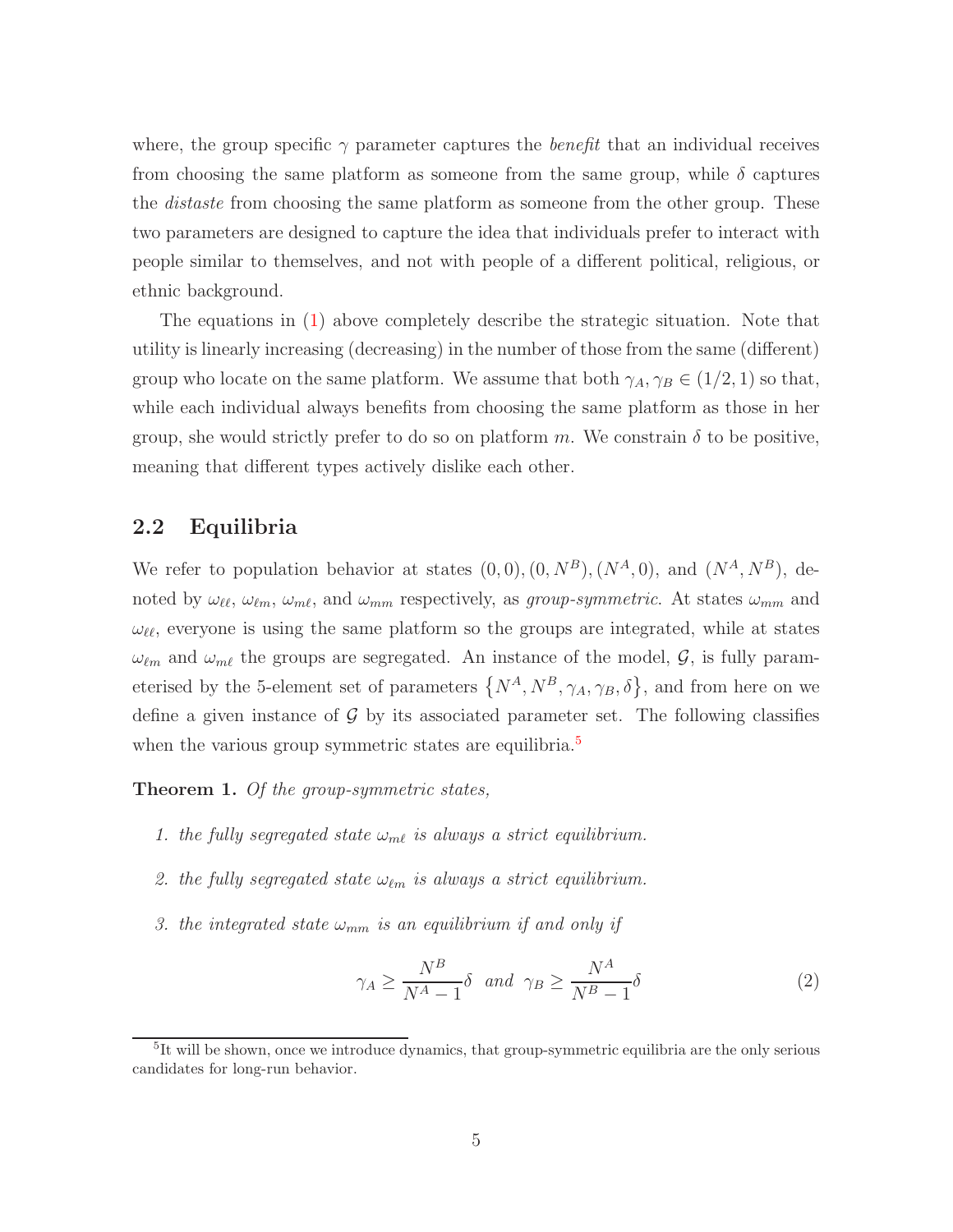*4. the integrated state* ωℓℓ *is an equilibrium if and only if*

<span id="page-5-0"></span>
$$
1 - \gamma_A \ge \frac{N^B}{N^A - 1} \delta \quad and \quad 1 - \gamma_B \ge \frac{N^A}{N^B - 1} \delta \tag{3}
$$

While a formal proof is provided in the Appendix, Theorem [1](#page-4-1) is easily understood. Parts [1](#page-4-2) and [2](#page-4-3) state that both fully segregated outcomes are always strict equilibria. This is intuitive since a deviation from either of these profiles means that an individual goes from locating with everyone in her own group and away from those in the other group, to locating with those in the other group and away from everyone in her own group. Parts [3](#page-4-4) and [4](#page-4-5) are also straightforward. The entire population locating on the same platform can be an equilibrium only if the total benefit that an individual receives from interacting with those in her own group on that platform exceeds the total distaste from interacting with those of the other group on the same platform (because the alternative, moving to the empty platform, guarantees a pay-off of zero). Since platform m is viewed by everyone as preferable to platform  $\ell$ , it is immediate that state  $\omega_{mm}$  is an equilibrium whenever state  $\omega_{\ell\ell}$  is.

Suppose the distaste parameter is large. Then both segregated outcomes are strict equilibria but the integrated outcomes are not. As individuals become more tolerant of each other, i.e., as  $\delta$  decreases, the integrated outcomes can emerge as stable outcomes. Consider, for example, the diverging trends of racial tolerance in-person and online [\(Stephens-Davidowitz](#page-21-7), [2014\)](#page-21-7). Survey and interviewed-based measures of racial intolerance in the US document a decline from the 1980s to the late 2000s [\(Bobo,](#page-18-6) [2001;](#page-18-6) [Bobo et al.](#page-18-7), [2012\)](#page-18-7) and this is correlated with rising racial integration in many major cities [\(Farley et al.](#page-20-10), [1978](#page-20-10), [1993;](#page-19-9) [Glaeser and Vigdor](#page-20-11), [2012;](#page-20-11) [Ellen et al.](#page-19-10), [2012;](#page-19-10) [Baum-Snow and Hartley](#page-18-8), [2016](#page-18-8)). Conversely, racial distaste measured using anonymous behavior on online platforms appears to be more prevalent [\(Stephens-Davidowitz](#page-21-7), [2014](#page-21-7)) and this has been linked to increased sorting and segregation along racial lines in online communities [\(Boyd](#page-19-1), [2013\)](#page-19-1).

#### 2.3 Understanding Individual Behavior

Since individuals in the same group are faced with the same strategic problem, it is useful to partition the set of states,  $\Omega$ , into a preference map for how individuals from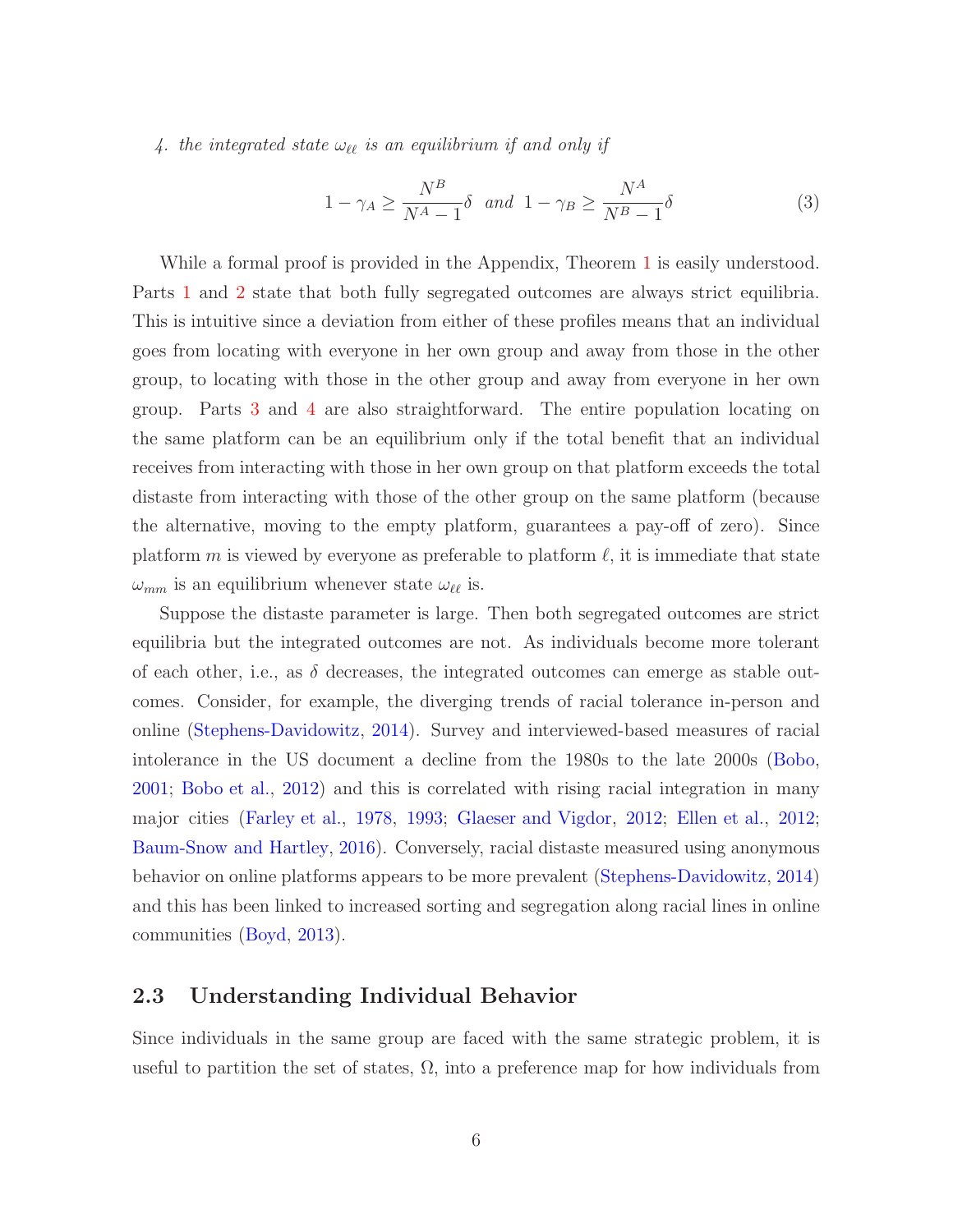different groups would behave at each state. To this end we define the following,

$$
\Omega^{A,m \succ \ell} := \left\{ \omega \in \Omega \, \big| \, U^A(m; \omega) > U^A(\ell; \omega) \right\} \tag{4}
$$

$$
\Omega^{B,m \succ \ell} := \left\{ \omega \in \Omega \, \big| \, U^B(m; \omega) > U^B(\ell; \omega) \right\} \tag{5}
$$

$$
\Omega^{A,\ell \succ m} := \left\{ \omega \in \Omega \, \big| \, U^A(\ell;\omega) > U^A(m;\omega) \right\} \tag{6}
$$

$$
\Omega^{B,\ell \succ m} := \left\{ \omega \in \Omega \, \big| \, U^B(\ell;\omega) > U^B(m;\omega) \right\} \tag{7}
$$

In words,  $\Omega^{A,m\succ \ell}$  and  $\Omega^{B,m\succ \ell}$  are the sets of states such that, given the current platform choice of everybody else, a Group  $A$  individual and a Group  $B$  individual respectively *strictly* prefer existing on platform m to platform  $\ell$ . Similarly but opposite for  $\Omega^{A,\ell \succ m}$ and  $\Omega^{B,\ell \succ m}$ .

Consider the following parameters as an example:  $\mathcal{G} = (N^A, N^B, \gamma_A, \gamma_B, \delta)$  $(17, 13, 0.84, 0.95, 0.45)$  $(17, 13, 0.84, 0.95, 0.45)$  $(17, 13, 0.84, 0.95, 0.45)$ . Neither inequality in part 4 of Lemma [1](#page-4-1) is satisfied so the equilibrium set is  $\{\omega_{mm}, \omega_{m\ell}, \omega_{\ell m}\}$ . Since states  $\omega_{m\ell}$  and  $\omega_{\ell m}$  are always strict equilibria, we use them as reference points. We begin by considering how many individuals of the same type would have to switch platforms for any individual's best-response to change. Suppose population behavior is given by state  $\omega_{\ell m}$  and, from here, we compute how many Group  $A$  individuals are needed to switch to  $m$  in order for platform m to become the best-response for everyone in Group  $A$ . Similarly, we consider how many Group B individuals would have to relocate to platform  $\ell$  for platform m to become the best-response for everyone in Group A. This can be formalised as follows. Letting N denote the natural numbers and R denote the real line, for any  $x \in \mathbb{R}$ , let  $\lceil x \rceil := \min \{ n \in \mathbb{N} \mid x \leq n \}.$  Now define the following,

$$
n_{Am}^{A^*} := \min\left\{ N^A, \left[ (1 - \gamma_A)N^A + (2\gamma_A - 1) + N^B \delta \right] \right\},\tag{8}
$$

<span id="page-6-0"></span>
$$
n_{B\ell}^{A^*} := \min\left\{ N^B, \left\lceil \frac{(N^A - 1)(1 - \gamma_A)}{2\delta} + \frac{N^B}{2} \right\rceil \right\},\tag{9}
$$

$$
n_{Bm}^{B^*} := \min\left\{ N^B, \left[ (1 - \gamma_B) N^B + (2\gamma_B - 1) + N^A \delta \right] \right\},\tag{10}
$$

<span id="page-6-1"></span>
$$
n_{A\ell}^{B^*} := \min\left\{N^A, \left\lceil \frac{(N^B - 1)(1 - \gamma_B)}{2\delta} + \frac{N^A}{2} \right\rceil \right\}.
$$
 (11)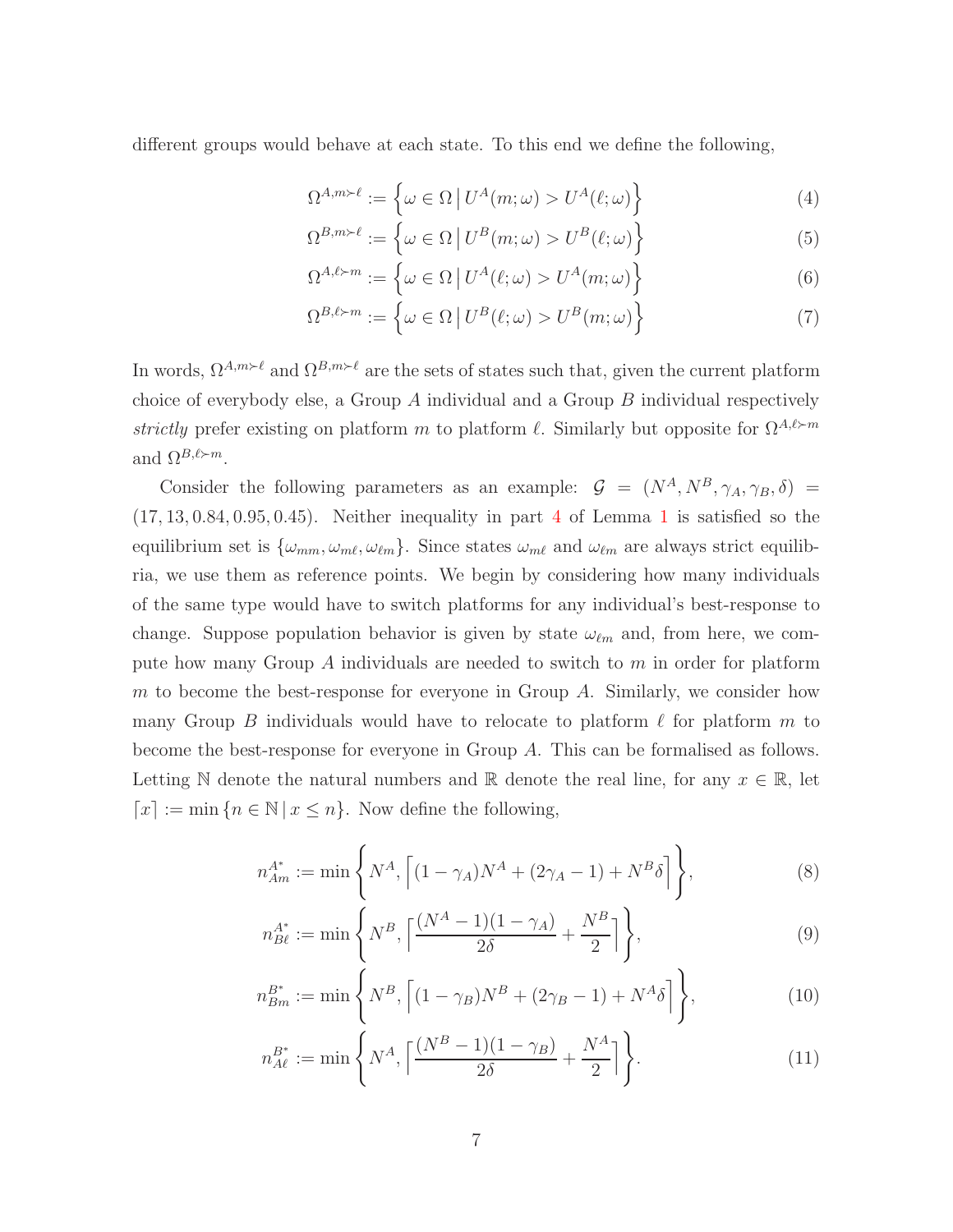The integer  $n_{Am}^{A^*}$  is the minimum number of Group A players that have to locate at m, when all Group B players are locating at  $m$ , in order for  $m$  to be the best-response for those from Group A. If the min  $\{\cdot,\cdot\}$  operator "kicks in", it means that all members of a given group switching their platform is not enough for the best-response to change. We will see below that when the min $\{\cdot,\cdot\}$  operator kicks in, it means that neither integrated outcome,  $\omega_{mm}$  or  $\omega_{\ell\ell}$ , is an equilibrium.

The above is made clearer with a picture of the state space. Since the state space is two-dimensional, it can be depicted as an  $(N^A+1)\times(N^B+1)$  grid with, for any state  $\omega$ ,  $[\omega]_A = n_{Am}$  on the horizontal axis and  $[\omega]_B = n_{Bm}$  on the vertical axis. Figure [1](#page-8-0) shows the state space  $\Omega$  as an  $18 \times 14$  lattice, with  $[\omega]_A \in \{0, \ldots, 17\}$  on the horizontal-axis, and  $[\omega]_B \in \{0, \ldots, 13\}$  on the vertical-axis. Each state is depicted by a circle. The state space  $\Omega$  in Figure [1](#page-8-0) is partitioned as  $\{\Omega^{A,\ell\succ m},\Omega^{B,\ell\succ m},\Omega^{A,m\succ\ell}\cap\Omega^{B,m\succ\ell}\},\$  with states colour coded according to the element of the partition in which they lie. The set of blue circles is  $\Omega^{A,\ell \succ m}$ , while the red circles denote  $\Omega^{B,\ell \succ m}$ . At states given by hollow circles, the set  $\Omega^{A,m \succ \ell} \cap \Omega^{B,m \succ \ell}$ , both groups prefer platform m. These sets are defined by  $(n_{Am}^{A^*}, n_{B\ell}^{B^*}, n_{Am}^{B^*}) = (10, 10, 10, 10)$ , calculated using equations [\(8\)](#page-6-0)-[\(11\)](#page-6-1). That is,  $(n_{Am}^{A^*}, 0) = (10, 13), (0, N^B - n_{B\ell}^{A^*}) = (0, 3), (N^A - n_{As}^{B^*}, 0) = (7, 0)$  and  $(N<sup>A</sup>, n<sub>Br</sub><sup>B<sup>*</sup></sup>) = (17, 10)$ . Equilibrium states are depicted by large circles, with magenta (the combination of red and blue) representing the fully integrated state. For now, ignore the green X and ignore the fact that certain hollow states are shaded magenta.

We have included lines separating the elements of the preference partition. As we will see formally in the next Section, these lines give an intuition for how to define *tipping sets.* For example, consider the blue line and the state (10, 13). At this state, everybody in the population prefers platform  $m$ . However, suppose that one Group A agent relocated to platform  $\ell$  such that population behavior is now given by state  $(9, 13)$ . At this new state, platform  $\ell$  is preferable for those in Group A. When we introduce best-response based dynamics in the next section, we will see that these two states lead to different outcomes: complete integration and complete segregation.

To be concrete, consider state  $(2, 5)$  in Figure [1.](#page-8-0) At this state, all individuals in the population, and in particular those from Group A, prefer platform  $m$  to  $\ell$ . Now suppose that the numbers of both Groups on platform  $m$  are doubled. That is, consider the state  $(4, 10)$ . The ratio of types on platform m remains as before, and yet state  $(4, 10) \in \Omega^{A, \ell \succ m}$  so that  $\ell$  is now the preferred venue for Group A members. Thus,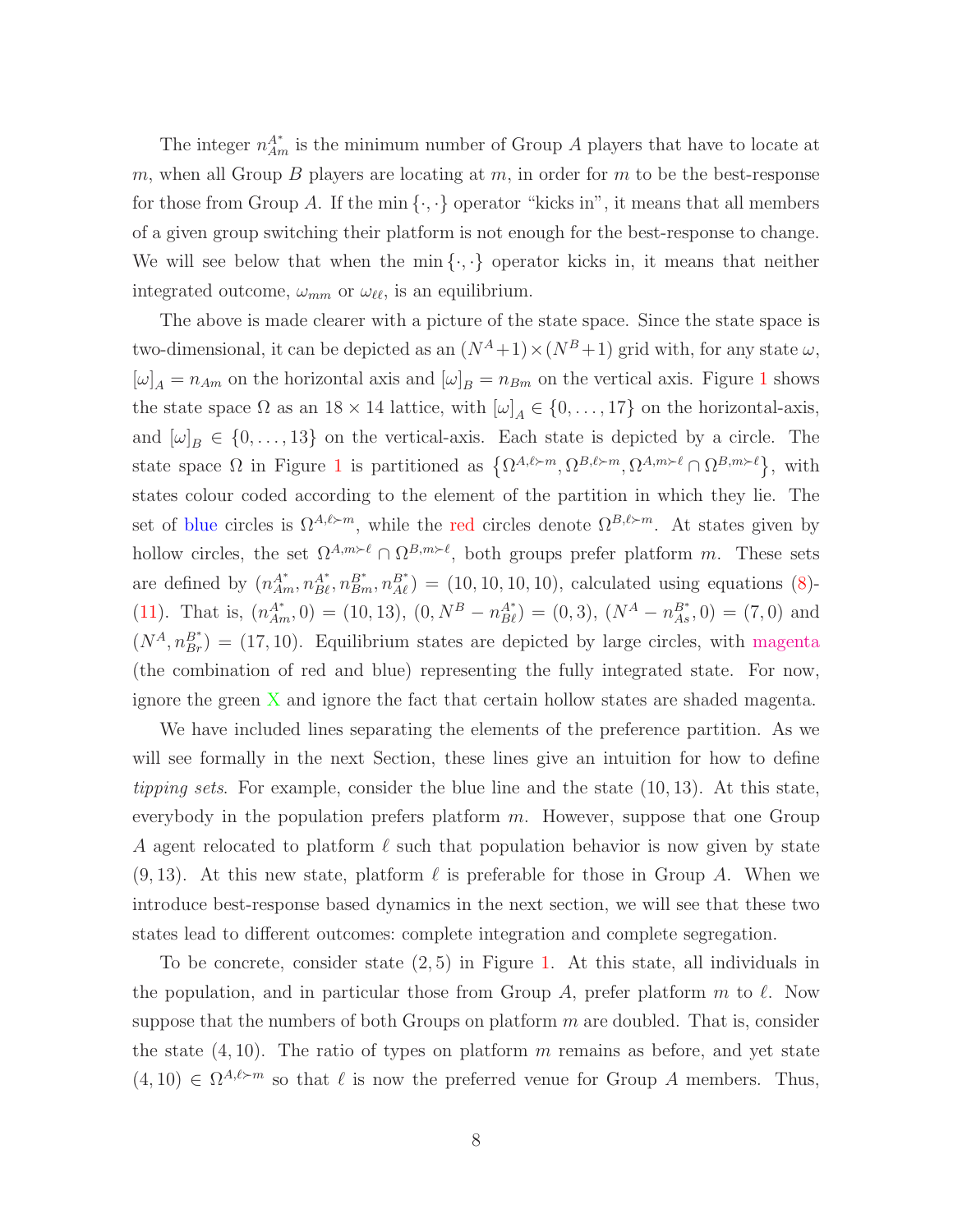

<span id="page-8-0"></span>Figure 1:  $\Omega^{A,\ell \succ m} = \bullet$ .  $\Omega^{A,m \succ \ell} \cap \Omega^{B,m \succ \ell} = \circ$ .  $\Omega^{B,\ell \succ m} = \bullet$ . Vertical axis indicates the number of B agents on the more desirable platform. Horizontal axis indicates number of A agents on the more desirable platform. Equilibrium states are depicted by large circles, with blue representing all of the B agents and none of the A agents on the more desirable platform, red representing all of the A agents and none of the B agents on the more desirable platform, and magenta representing full integration on the more desirable platform.

the ratio of two types using platform  $m$  has not changed and yet Group  $A$  individuals now desire to relocate. Note that this feature can occur even if the ratio on platform m strictly improves for Group  $A$ ; this can be seen by comparing state  $(2, 5)$  with the state  $(3, 7)$  or the state  $(4, 11)$ . At both these states, the Schelling ratio on platform m has become more desirable, and yet as a choice it becomes less so.

This is quite a different result to Schelling and similar work. It demonstrates that integrated online communities can be tipped to segregated,  $\dot{a}$  la Schelling, but without any change in the ratio of one group to the other or even when the ratio becomes more favourable towards the group that ends up leaving. In other words, we observe a levels effect in preferences in addition to a ratio effect. Thus, the view that an online platform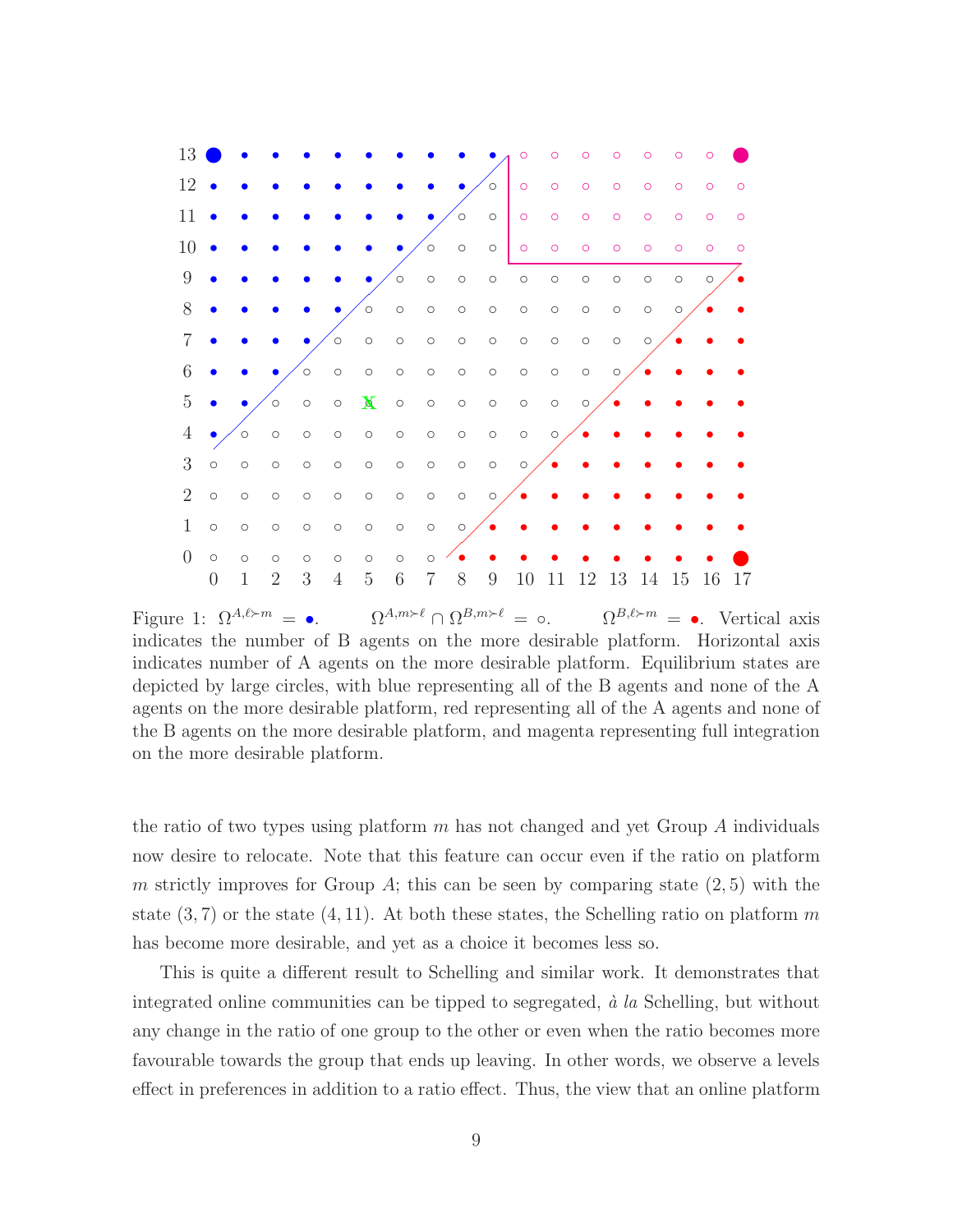has become "too A" or "too B" can be triggered by an increase in the absolute numbers of one group or the other, even though relative diversity has remained the same.

# 3 Evolutionary Dynamics and Tipping Sets

We now suppose the model is the stage game of a repeated interaction. Time is discrete, begins at  $t = 0$ , and continues forever. Each period, one individual is randomly selected (each with equal probability of  $1/N$ ) to update their online platform choice. This one-ata-time revision protocol is known as *asynchronous learning* [\(Binmore and Samuelson,](#page-18-9) [1997;](#page-18-9) [Blume](#page-18-10), [2003\)](#page-18-10). When afforded a revision opportunity, we assume that the chosen individual takes a best-response to the current state. This revision protocol and behavioral rule pair makes the standard evolutionary assumption that better-performing actions are no worse represented next period. As time progresses, population behavior is evolving. Our interest is in what happens in the long run. To assist in this we will exploit the fact that our model is a *potential game* [\(Shapley and Monderer,](#page-21-8) [1996\)](#page-21-8). A game is a potential game if the change in each player's utility from a unilateral deviation can be derived from a common function, referred to as the game's *potential function*.

Given that our model is a potential game, we can state the following.

<span id="page-9-0"></span>Theorem 2. *When the revision protocol is asynchronous learning and individuals behave according to myopic best-response, with probability 1 population behavior will come to rest at one of the pure strategy equilibria.*

The proof of Theorem [2](#page-9-0) is immediate. Since our model is a finite potential game, by Lemma 2.3 in [Shapley and Monderer](#page-21-8) [\(1996\)](#page-21-8), asynchronous learning with a bestresponse based updating rule will generate a so-called "finite improvement path" that will terminate at some pure strategy equilibrium.

However, more can be said than Theorem [2.](#page-9-0) Specifically, the only candidates for long run behavior are the group-symmetric states. Again this can be understood intuitively by referring to Figure [1.](#page-8-0) From any of the blue states,  $\Omega^{A,\ell \succ m}$ , population behavior must drift towards equilibrium  $\omega_{\ell m} = (0, 13)$ . Similarly but opposite for any of the red states,  $\Omega^{B,\ell \succ m}$ , from where population behavior will ultimately come to rest at  $\omega_{m\ell} = (17, 0)$ . So it remains to consider the evolution from the hollow states. From these, the dynamics are pushing *up and to the right*, and depending on the order that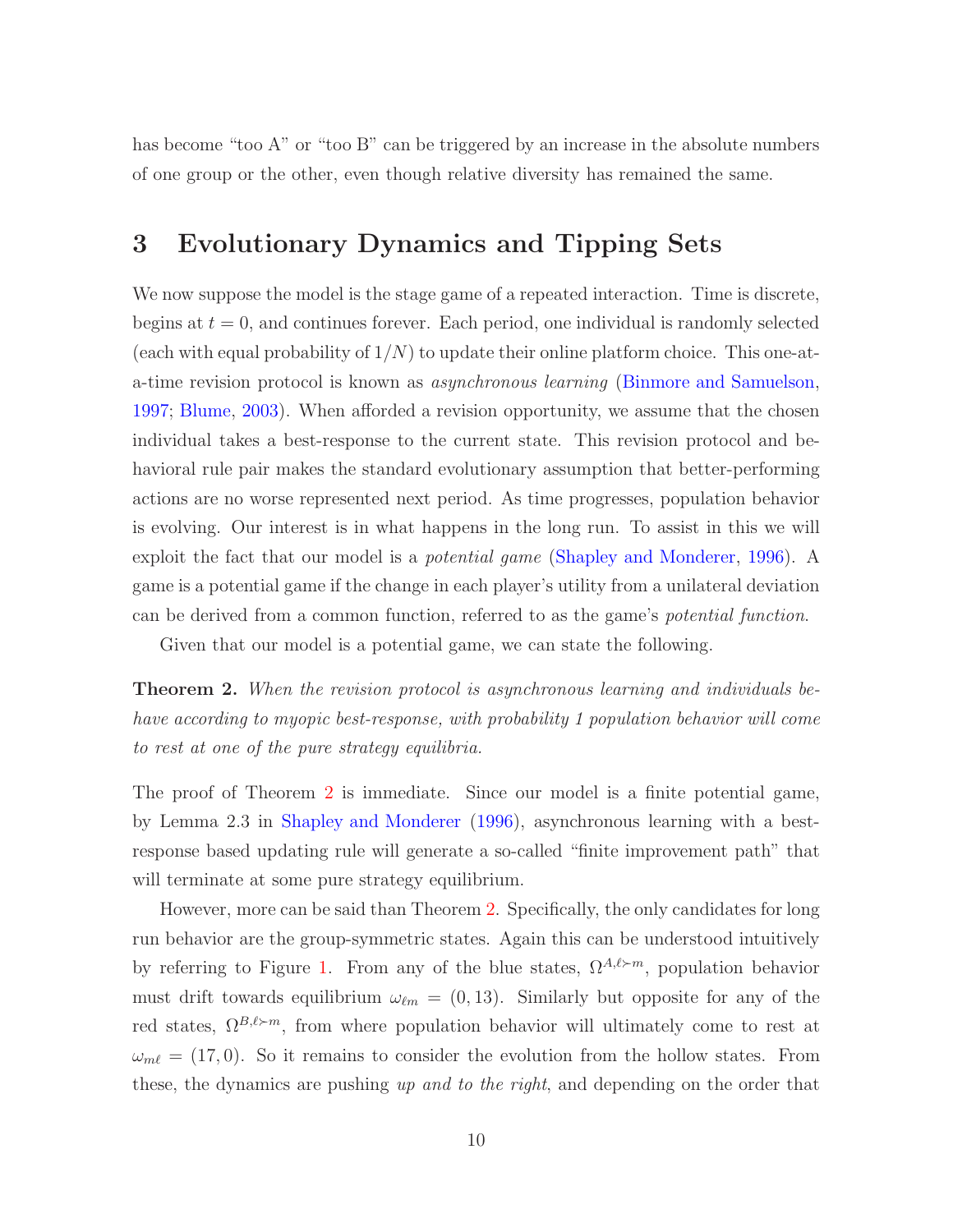players are randomly called upon to act, population behavior will ultimately drift to either a blue or red state or to equilibrium  $\omega_{mm}$ .

Our goal is to define tipping sets. Letting  $\omega^t$  denote the population state at time  $t \in \mathbb{N}$ . We begin by defining the basin of attraction of each equilibrium state following [Ellison](#page-19-11) [\(2000\)](#page-19-11):

**Definition 1.** For group symmetric equilibrium  $\omega^* \in \Omega$ , the *basin of attraction* of  $\omega^*$ ,  $D(\omega^*)$ , is the set of initial states from which population behavior will converge to  $\omega^*$ with probability one. That is,

$$
D(\omega^*) = \left\{ \omega \in \Omega \, \middle| \, \text{Prob}\big[ \, \{ \exists t' > 0 \text{ such that } \omega^t = \omega^*, \, \forall t > t' \, \big| \, \omega^0 = \omega \} \, \big] = 1 \right\}.
$$

As an example in Figure [1,](#page-8-0)  $D(\omega_{m\ell})$  is the set of blue states,  $D(\omega_{\ell m})$  is the set of red states, and  $D(\omega_{\ell\ell})$  is the set of magenta states that are north, east, or north east of the state  $(10, 10)$ , including the state  $(10, 10)$  itself.

The idea of a tipping set then follows naturally. It is the set of outermost states of a particular basin of attraction. That is, the set of states that are closest to those not contained in the basin of attraction, where our notion of close is the taxicab metric ( $L<sup>1</sup>$  distance) on Ω. Formally, for any pair of states  $ω', ω''$  we define taxicab distance  $\ell : \Omega \times \Omega \to \mathbb{N}_0$  as  $\ell(\omega', \omega'') = |\omega'|_A - [\omega'']_A| + |\omega'|_B - [\omega'']_B|$ . We now define a tipping set for an equilibrium.

**Definition 2.** For group symmetric equilibrium  $\omega^* \in \Omega$ , the *Tipping Set* of  $\omega^*$ ,  $T(\omega^*)$ , is defined by

$$
T(\omega^*) = \left\{ \omega \in D(\omega^*) \mid \exists \omega' \notin D(\omega^*) \text{ with } \ell(\omega, \omega') = 1 \right\}.
$$

Going back again to Figure [1,](#page-8-0) it is now simple to see the tipping sets. We have that  $T(\omega_{\ell m})$  is the set of blue states that are just north west of the blue line,  $T(\omega_{m\ell})$  is the set of red states just south east of the red line, and  $T(\omega_{mm})$  is the set of states that are directly north or directly east of the state (10, 10) including the state (10, 10) itself. Again we emphasize that the ratio of types at each state in a tipping set need not be the same. In fact, as in our example, the ratio can be different at each state in a given tipping set.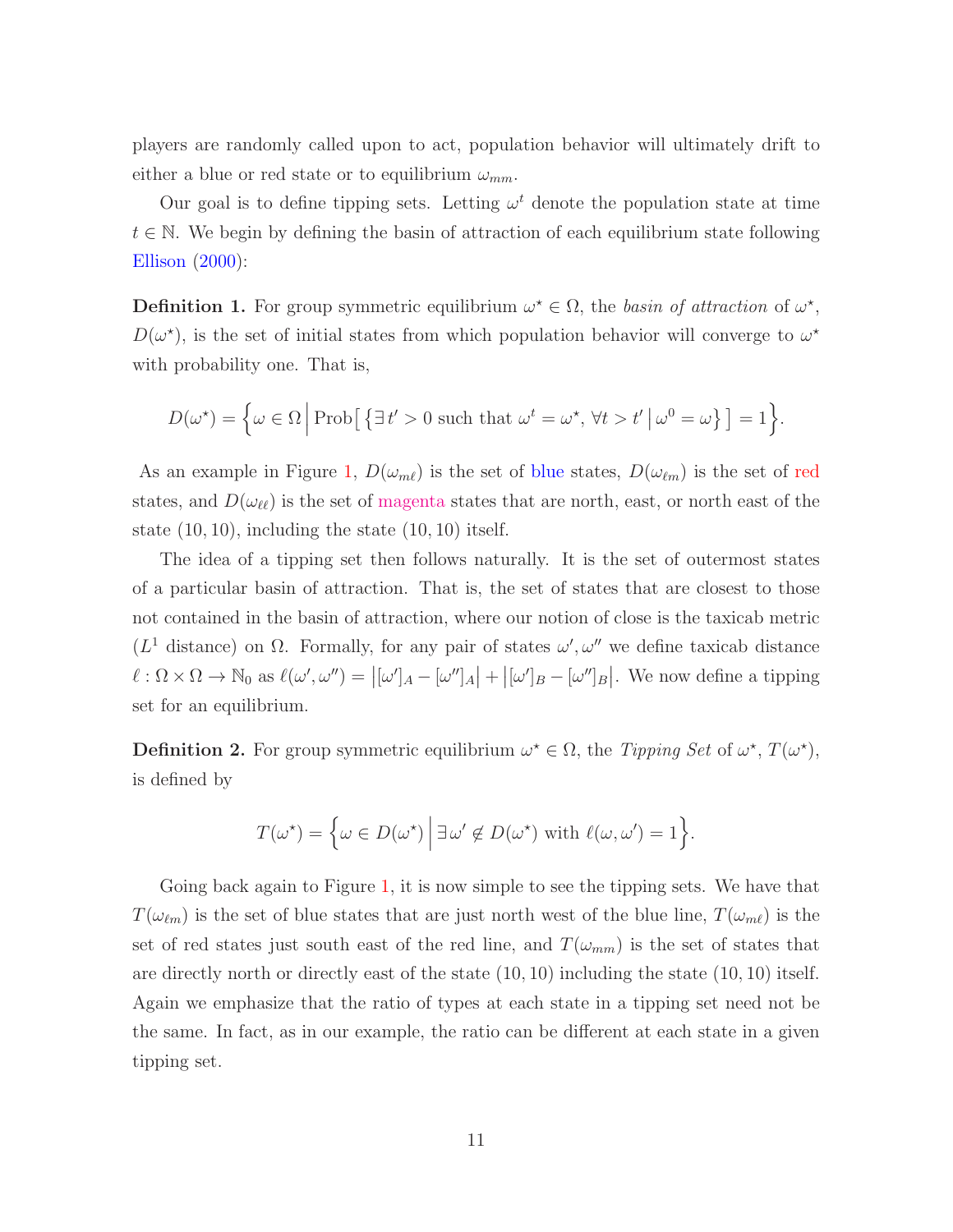# 4 Equilibrium Selection

While Theorem [2](#page-9-0) states that an equilibrium will be reached no matter what state the population begins at, more than one equilibrium may be candidates for the long run outcome. For example, consider state  $(5, 5)$  labelled by the green X in Figure [1.](#page-8-0) From here, there are best-response based paths that lead to  $\Omega^{A,\ell \succ m}$  (blue), others that lead to  $\Omega^{B,\ell \succ m}$  (red), and yet more that lead to equilibrium  $\omega_{mm}$  (magenta). Thus, there is not always "path dependence".

To select between the equilibria we now assume that individuals occasionally choose suboptimal locations. Such "mistakes" are standard in the literature on evolutionary game theory. Specifically, with  $\omega^t$  denoting the population state at time  $t \in \mathbb{N}$ , if player i is afforded an opportunity to revise his choice he chooses platform  $m \in S$  according to the probability distribution  $p_i^{\beta}$  $i^{\beta}(m|\omega^{t}),$  where for any  $\beta > 0$ ,

$$
p_i^{\beta}(m \mid \omega^t) \quad := \quad \frac{\exp(\beta U_i(m; \omega^t))}{\exp(\beta U_i(m; \omega^t)) + \exp(\beta U_i(\ell; \omega^t))}
$$
\n(12)

and chooses platform  $\ell$  with probability  $1 - p_i^{\beta}$  $\frac{\beta}{i}(|m\,|\,\omega^t\,).$ 

The behavioral rule above is known as logit response. It makes the assumption that the more painful a mistake, the less likely it is to be observed. As  $\beta \downarrow 0$ , this approaches uniform randomization over both actions. When  $\beta \uparrow \infty$ , the rule approaches bestresponse. Asynchronous learning coupled with this perturbed best-response describes a stochastic process with a unique invariant probability measure  $\mu^{\beta}$  on the state space Ω. A result from [Blume](#page-18-11) [\(1993](#page-18-11)) shows that as  $β ↑ ∞$ , all the probability mass under  $\mu^{\beta}$  accumulates on the states that maximize the potential function. That is, the states that maximize the potential are precisely the *stochastically stable* equilibria [\(Young,](#page-21-9) [1993\)](#page-21-9).

To compute the potential at each group-symmetric state, we view the game as one on a fully connected graph with players representing vertices and local interactions represented by edges. The number of edges on any fully connected undirected graph with N vertices is  $\binom{N}{2}$ . Similarly, the number of edges on any fully connected bipartite graph, as is the case with the subgraph connecting all pairs of players from groups A and B, of size  $N^A$  and  $N^B$  respectively, is  $N^A \times N^B$ . The potential at each group-symmetric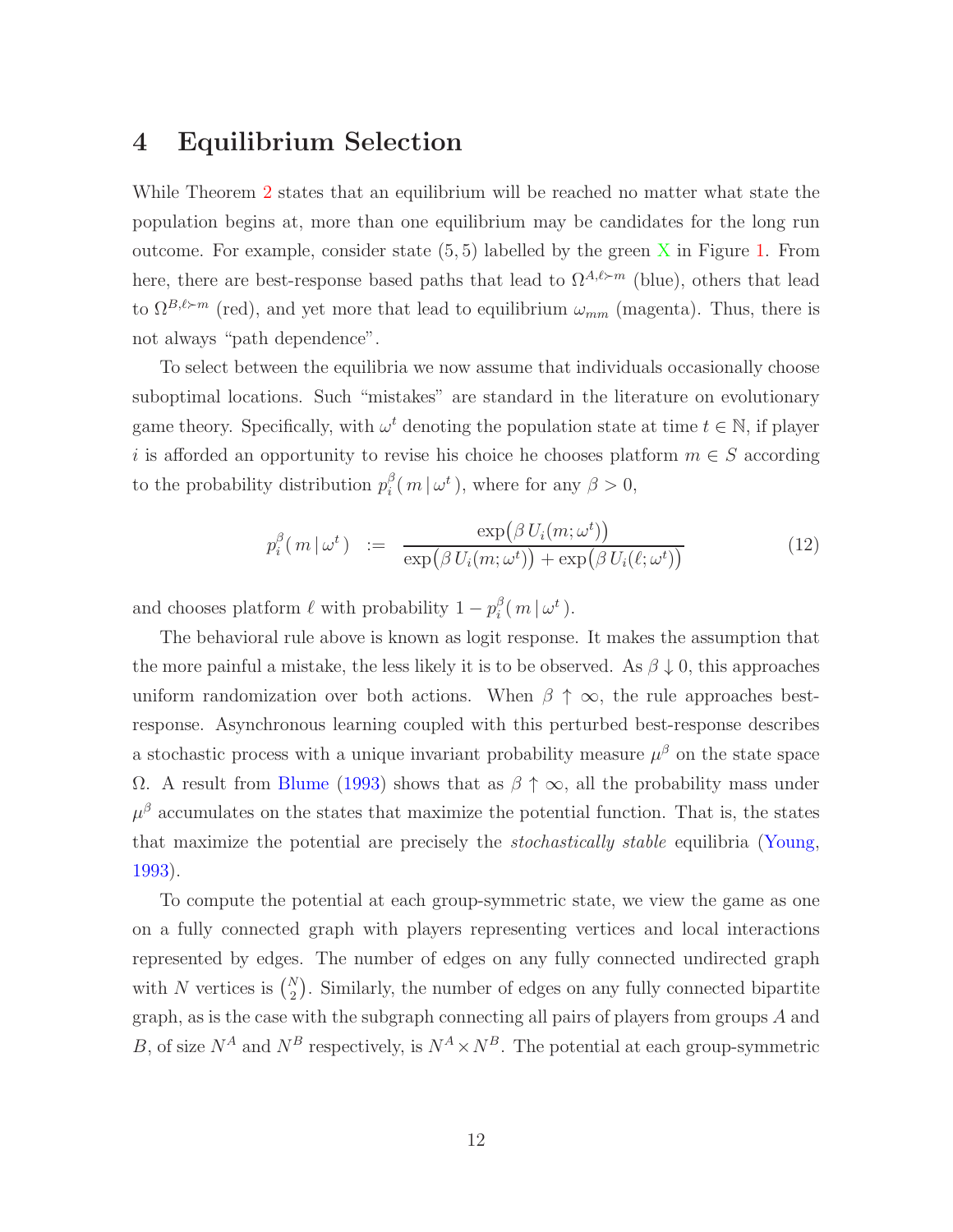state is then given by

<span id="page-12-2"></span>
$$
\rho^{\star}(\omega_{mm}) = \begin{pmatrix} N^{A} \\ 2 \end{pmatrix} \cdot \gamma_{A} + 0 + \begin{pmatrix} N^{B} \\ 2 \end{pmatrix} \cdot \gamma_{B} \n\rho^{\star}(\omega_{m\ell}) = \begin{pmatrix} N^{A} \\ 2 \end{pmatrix} \cdot \gamma_{A} + (N^{A} \times N^{B}) \cdot \delta + \begin{pmatrix} N^{B} \\ 2 \end{pmatrix} \cdot (1 - \gamma_{B}) \n\rho^{\star}(\omega_{\ell m}) = \begin{pmatrix} N^{A} \\ 2 \end{pmatrix} \cdot (1 - \gamma_{A}) + (N^{A} \times N^{B}) \cdot \delta + \begin{pmatrix} N^{B} \\ 2 \end{pmatrix} \cdot \gamma_{B} \n\rho^{\star}(\omega_{\ell \ell}) = \begin{pmatrix} N^{A} \\ 2 \end{pmatrix} \cdot (1 - \gamma_{A}) + 0 + \begin{pmatrix} N^{B} \\ 2 \end{pmatrix} \cdot (1 - \gamma_{B})
$$
\n(13)

where the first term on the right hand side of each equality is the potential due to interactions among Group A individuals, the second due to interactions across the groups, and the third due to interactions among Group B individuals.

Theorem [3](#page-12-0) below classifies for what range of the benefit pay-off parameters,  $\gamma_A$  and  $\gamma_B$ , each equilibrium is stochastically stable. We simplify the notation by defining the following:

$$
\gamma_A^{\rho^*}(N^A, N^B, \delta) := \frac{N^B}{N^A - 1} \delta + \frac{1}{2} \quad \text{and} \quad \gamma_B^{\rho^*}(N^A, N^B, \delta) := \frac{N^A}{N^B - 1} \delta + \frac{1}{2},
$$
  

$$
f(N^A, \gamma_A) := \binom{N^A}{2} \cdot (2\gamma_A - 1) \quad \text{and} \quad f(N^B, \gamma_B) := \binom{N^B}{2} \cdot (2\gamma_B - 1).
$$

<span id="page-12-0"></span>Theorem 3. *The following classifies when each equilibrium is stochastically stable.*

- <span id="page-12-3"></span>*1. State*  $\omega_{\ell\ell}$  *is never stochastically stable.*
- 2. State  $\omega_{mm}$  is stochastically stable if and only if

<span id="page-12-1"></span>
$$
\gamma_A \ge \gamma_A^{\rho^*} \qquad \text{and} \qquad \gamma_B \ge \gamma_B^{\rho^*} \tag{14}
$$

<span id="page-12-4"></span>*3. State*  $\omega_{m\ell}$  *is stochastically stable if and only if* 

$$
f(N^A, \gamma_A) \ge f(N^B, \gamma_B) \qquad and \qquad \gamma_B \le \gamma_B^{\rho^*} \tag{15}
$$

<span id="page-12-5"></span>4. State  $\omega_{\ell m}$  *is stochastically stable if and only if* 

<span id="page-12-6"></span>
$$
f(N^A, \gamma_A) \le f(N^B, \gamma_B) \qquad and \qquad \gamma_A \le \gamma_A^{\rho^*} \tag{16}
$$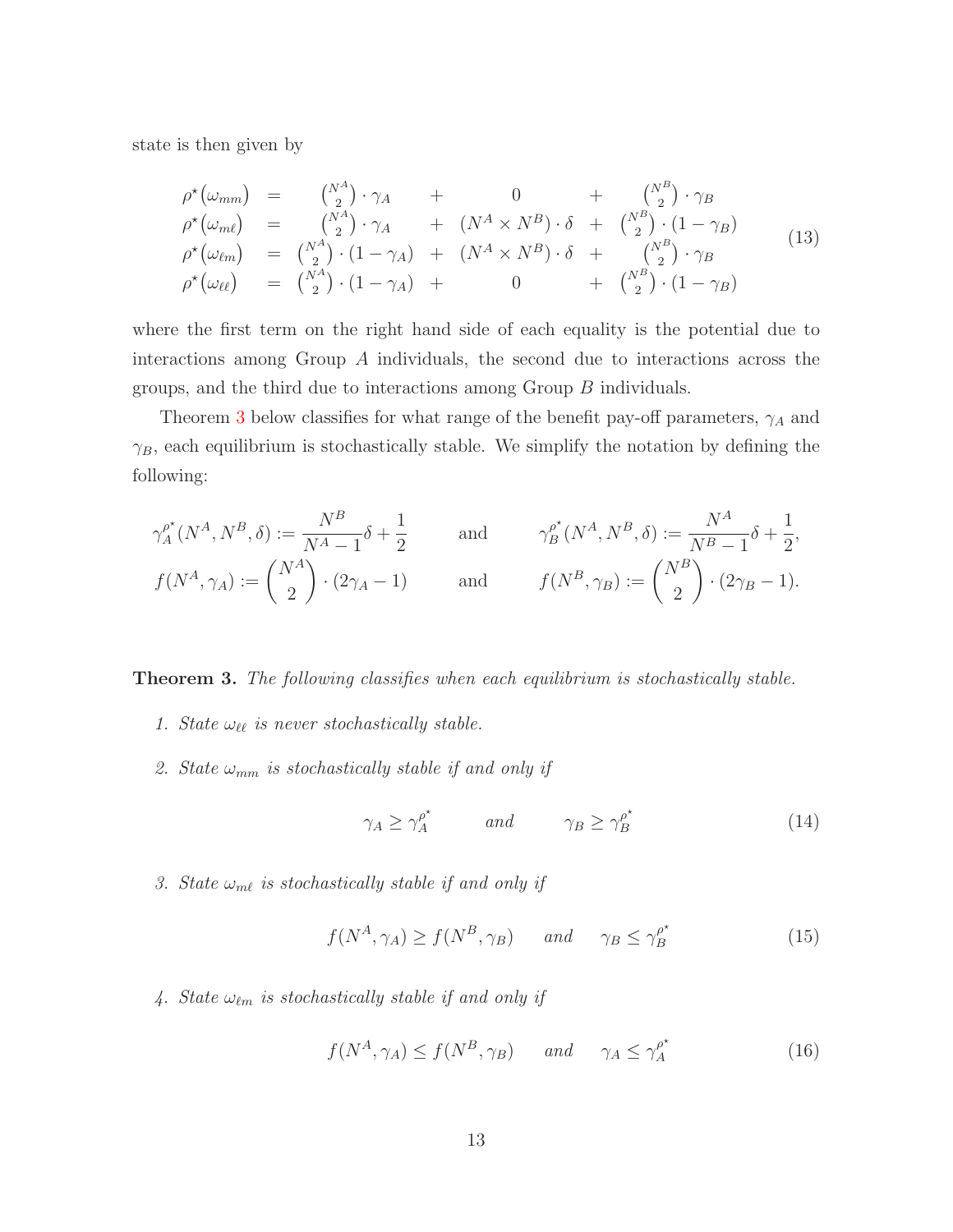A proof is provided in the Appendix.

As can be seen from the two expressions in  $(14)$  above, the state where all individuals choose platform  $m$  is stochastically stable if and only if both benefit payoff parameters,  $\gamma_A$  and  $\gamma_B$ , are sufficiently large. A slight rearranging of the first expression in [\(14\)](#page-12-1) above yields that one necessary condition for  $\omega_{mm}$  to be stochastically stable is that  $(N^A - 1)(2\gamma_A - 1) \geq 2N^B\delta$ . Note that the term  $2\gamma_A - 1$  is simply the difference in benefit that each of two Group A individuals earn from successful coordination with each other on platform m over platform  $\ell$  (since  $2\gamma_A - 1 = \gamma_A - (1 - \gamma_A)$ ).

That state  $\omega_{\ell\ell}$  is never stochastically stable is intuitive. At both integrated outcomes, the distaste experienced by the presence of those from the other group is equal, but the benefit to coordinating with those in your own group is greater on platform  $m$ . This confirms that improving the less desirable platform never leads to integration on that platform. The only way integration could occur is if the less desirable platform was improved so much that it became the more desirable platform but then segregation could re-emerge with the two groups switching platform. This is the idea of gentrification simply leading to re-segregation. This result stands in contrast to work on physical neighborhoods by [Fernandez and Rogerson](#page-20-12) [\(1996\)](#page-20-12) and others who find that neighborhood revitalisation can lead to welfare-enhancing integration. For the purposes of this short paper, we do not delve into the details here but it can be shown that all of the stochastically stable equilibria in Theorem [3](#page-12-0) are both Pareto efficient and maximise utilitarian social welfare.

# 5 Comparative Statics

If one accepts stochastic stability as the true selection device, some more natural questions spring to mind. Suppose a planner wanted to induce an integrated outcome, and suppose further that the planner can affect preferences, but that after altering preferences, the planner can do no more. That is, the planner can affect preferences but then must release the stochastic system, letting individual dynamics take over. If the planner's goal is to guide society towards integration, would she be better off by increasing the benefit parameters,  $\gamma_A$  or  $\gamma_B$ , or by reducing the distaste parameter  $\delta$ ? This section explores these questions. Again, we take the position that the stochastically stable equilibrium will emerge and we consider how payoffs (from the perspective of the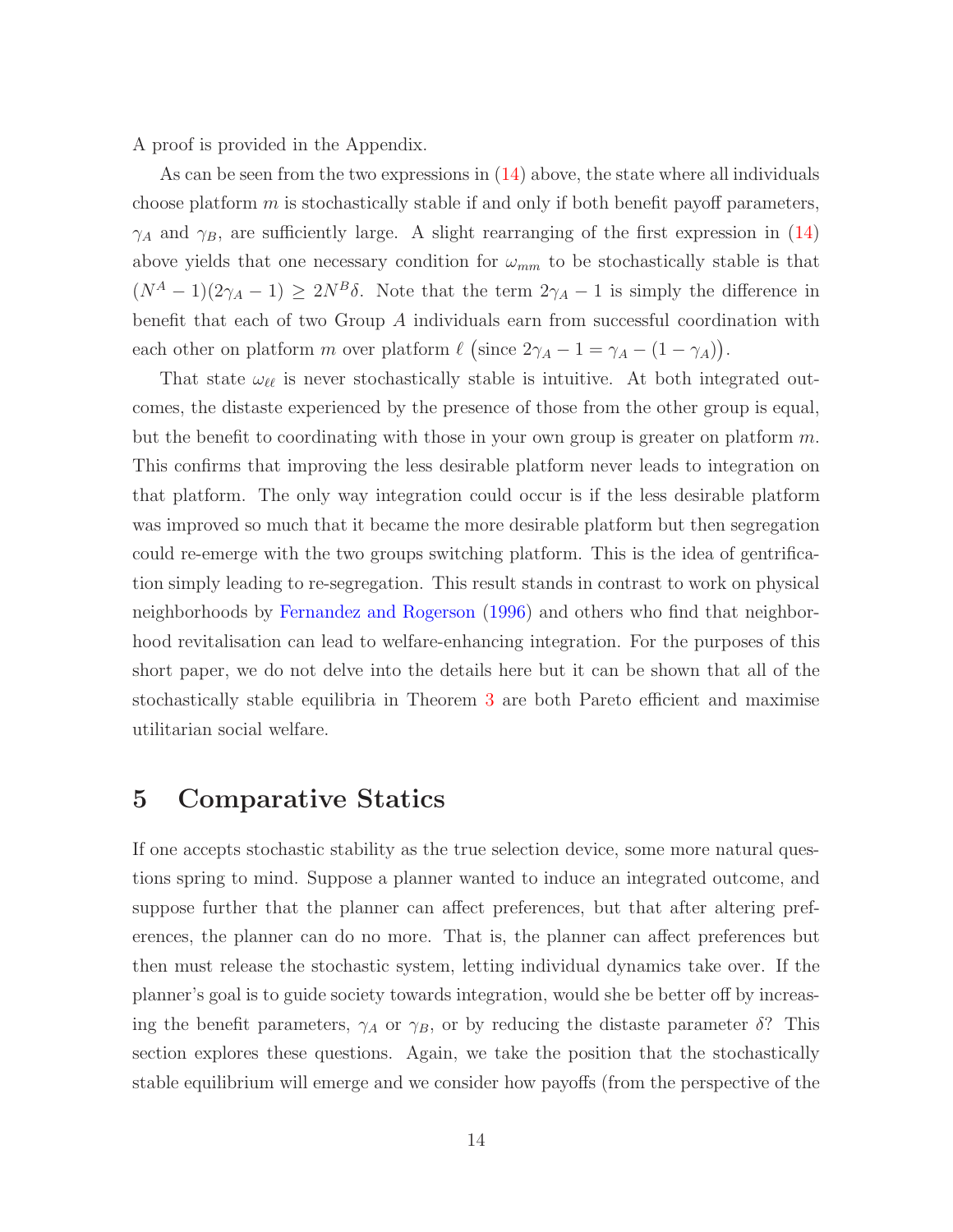agents) vary with the equilibrium that is selected.

#### 5.1 Varying Group Size

We note the following. The threshold benefit payoff for Group A,  $\gamma_A^{\rho^*}$  $A^{\rho}$ , is decreasing in  $N^A$  and increasing in  $N^B$  (a similar but opposite statement holds for  $\gamma_B^{\rho^*}$  $\binom{\rho}{B}$ . In the extreme, this means that the integrated outcome,  $\omega_{mm}$ , can not be stochastically stable if one of the groups is considerably larger than the other. At the margin, the issue is more complicated. If the entire population is located at the integrated outcome, then increasing the size of Group  $A(B)$  will weakly move the situation towards the segregated outcome that is preferred by Group  $A(B)$ . If population behavior is given by the segregated outcome least preferred by Group A  $(B)$ , then the effect of increasing  $N^A$  $(N^B)$  is ambiguous (though still beneficial for those in Group A). As described above, continually increasing the size of Group A will mean that ultimately their preferred segregated equilibrium will be selected. The issue is whether the integrated outcome is "passed through" along the way. For some parameters the transition from one segregated outcome to the other is instant, while for other parameters the integrated outcome is visited. When this occurs is described in the following theorem.<sup>[6](#page-14-0)</sup>

<span id="page-14-3"></span>**Theorem 4.** *Consider the model*  $\mathcal{G} := (N^A, N^B, \gamma_A, \gamma_B, \delta)$  *and a sequence of models*  ${G_k}_{k=0}^{\infty}$ , where along the sequence, the size of Group A is incrementally increased. That *is, for each*  $k = 0, 1, 2, \ldots$ , we define  $\mathcal{G}_k := (N^A + k, N^B, \gamma_A, \gamma_B, \delta)$ .

- <span id="page-14-2"></span><span id="page-14-1"></span>*1. Suppose the segregated equilibrium*  $\omega_{m\ell}$  *is stochastically stable for model*  $\mathcal{G}$ *. Then,*  $\omega_{m\ell}$  is uniquely stochastically stable for all models in  $\{\mathcal{G}_k\}_{k=0}^{\infty}$ .
- *2. Suppose the integrated equilibrium*  $\omega_{mm}$  *is stochastically stable for model*  $\mathcal{G}$ *. Then there exists an integer*  $k \in \mathbb{N}$  *such that*  $\omega_{mm}$  *remains stochastically stable for* all models in  $\{G_k\}_{k=0}^{\hat{k}-1}$  and such that  $\omega_{m\ell}$  is stochastically stable for all models in  ${\{\mathcal{G}_k\}}_{k=\hat{k}}^{\infty}$ .
- <span id="page-14-4"></span>*3. Suppose*  $\omega_{\ell m}$  *is stochastically stable for model* G *so that*  $f(N^A, \gamma_A) \leq f(N^B, \gamma_B)$ *and*  $\gamma_A \leq \gamma_A^{\rho^*}$  $A^{\rho^*}$ . If, by incrementally increasing  $N^A$  we get  $\gamma_A > \gamma_A^{\rho^*}$  while  $f(N^A, \gamma_A) \leq$  $f(N^B, \gamma_B)$  *then*  $\omega_{mm}$  *becomes stochastically stable and we reduce to case [2.](#page-14-1) If, by*

<span id="page-14-0"></span><sup>&</sup>lt;sup>6</sup>We state the theorem only for an increase in the size of Group A. Similar but opposite statements occur for increasing the size of Group B.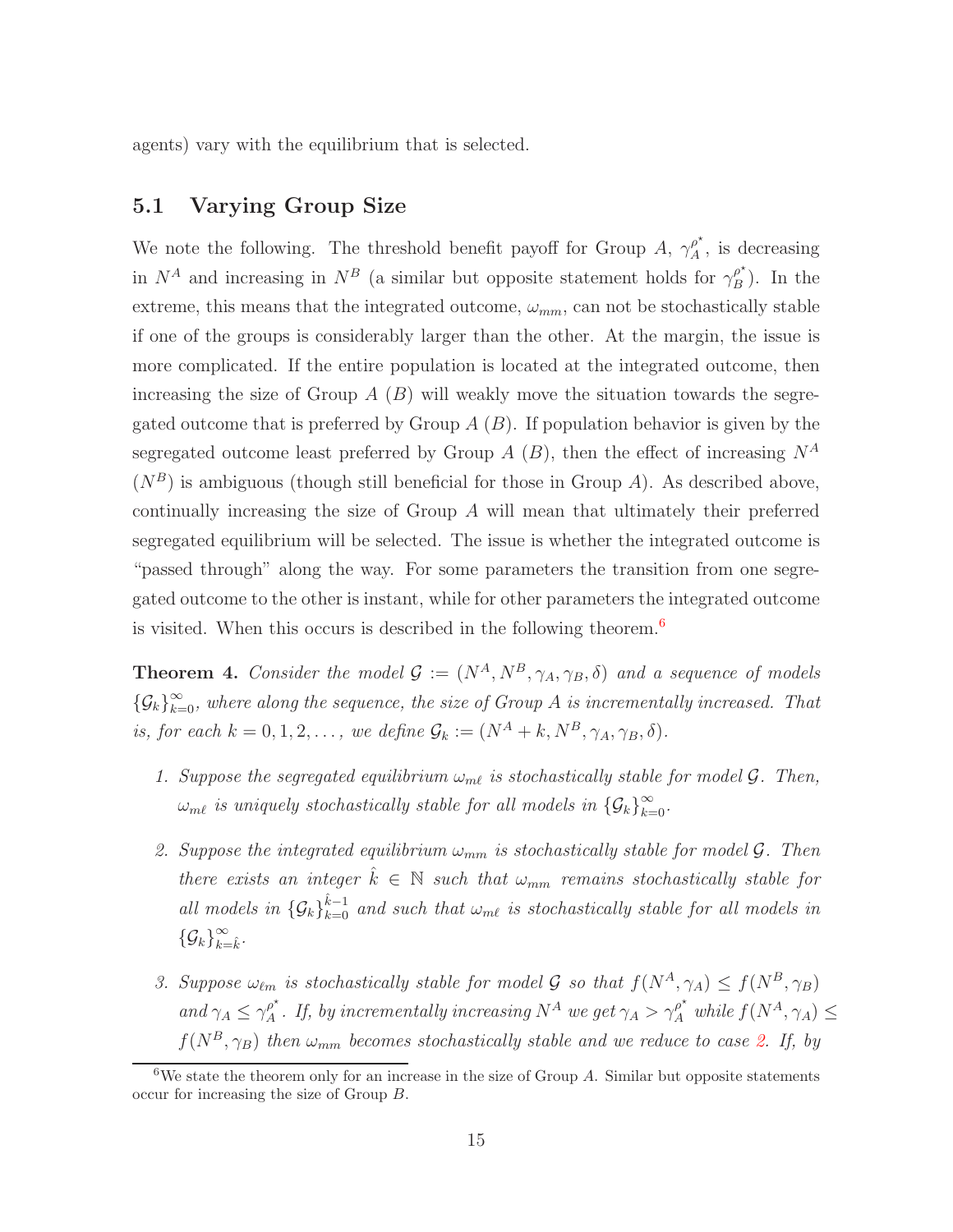*incrementally increasing*  $N^A$  *we get*  $f(N^A, \gamma_A) > f(N^B, \gamma_B)$  *while*  $\gamma_A \leq \gamma_A^{\rho^*}$  $\int_A^{\rho^*}$  then ωmℓ *becomes stochastically stable and we reduce to case [1.](#page-14-2)*

A proof is provided in the Appendix.

Theorem [4](#page-14-3) raises some interesting issues. From the perspective of the individual, an increase in the size of one's group is always weakly beneficial since either the stochastically stable equilibrium will remain the same or the equilibrium will change to one that yields a higher utility. From the perspective of the planner, things are not so clear. Suppose a planner favors integration and yet the stochastically stable equilibrium is a segregated outcome. One thing the planner could do is to increase the size of the group on platform  $\ell$  in the hope that their increased numbers will induce them to locate at  $m$  such that integration will occur. However, part [3](#page-14-4) of Theorem [4](#page-14-3) says that this may not always be possible. Specifically, it may be that by increasing the size of the group at  $\ell$  that eventually an immediate flip occurs whereby the other segregated outcome becomes stochastically stable. This result is akin to what is known as "white flight" in the US [\(Boustan,](#page-18-0) [2010](#page-18-0)). White residents leave cities as immigration leads to more integration, fleeing to the suburbs and rural areas. Segregation occurs again, except the segregated outcome is a reversal of the initial segregation. In fact, Theorem [4](#page-14-3) shows that unlimited "immigration" of one group always eventually leads to online segregation.

#### 5.2 Varying Payoffs

Again, suppose that one of the segregated outcomes is stochastically stable but the planner would like to see integration occur. Suppose further that the planner has the ability to affect preferences in the following sense. She can increase the benefit that two agents from the same group would earn on platform  $m$ . For example, adding additional features or making the platform more user-friendly. The other alternative for the planner would be to reduce the common distaste that individuals feel towards those in the other group.

Specifically, suppose the segregated outcome  $\omega_{\ell m}$  is stochastically stable and suppose the planner favours integration. Further suppose that the planner has two options: (i) increase the attractiveness of platform  $m$  for Group  $A$  members by a fixed percentage, or (ii) decrease distaste  $\delta$  (i.e., increase tolerance) for all individuals by reducing it by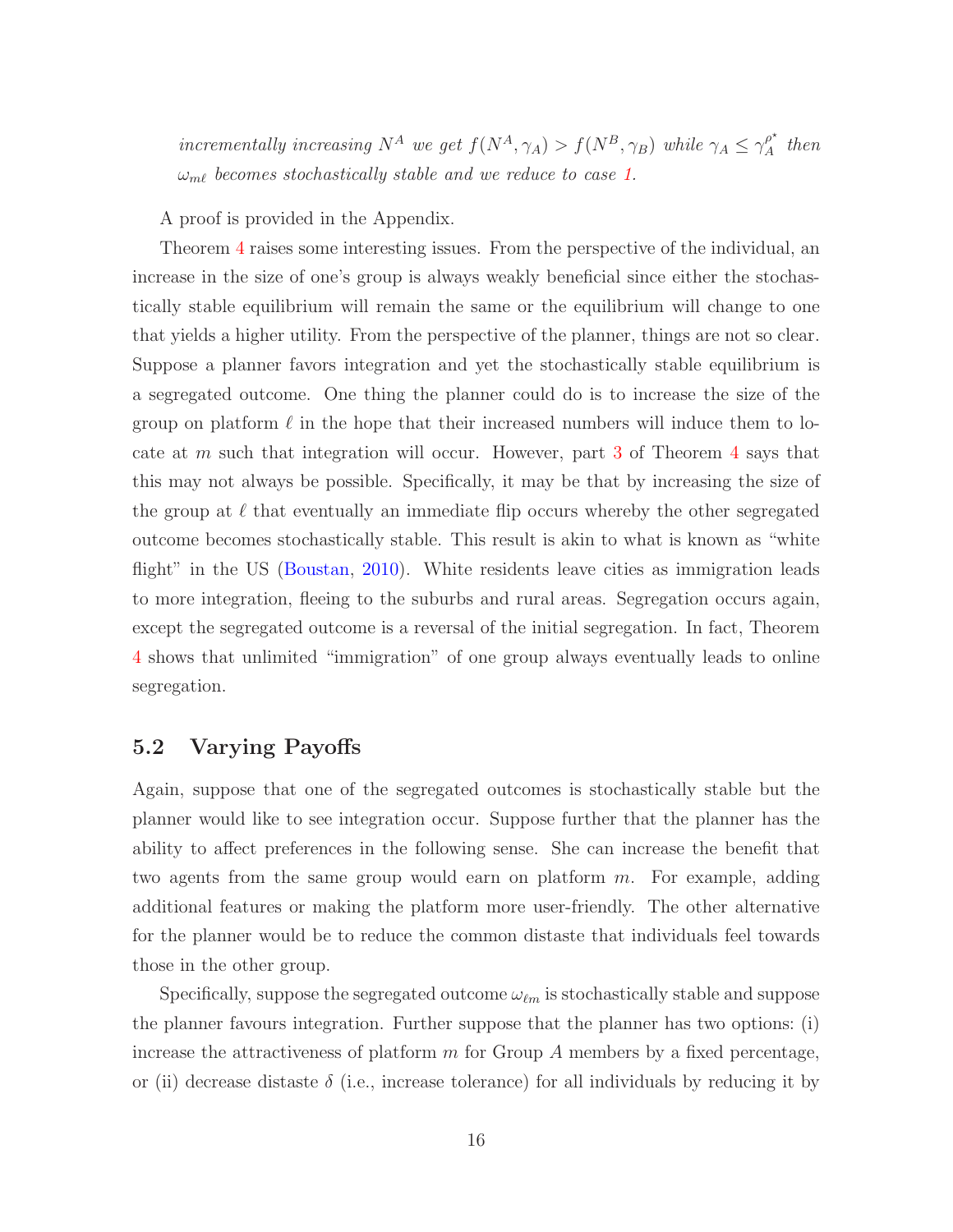the same percentage. As Theorem [5](#page-16-0) below shows, if integration is the goal, it is always better (in terms of the elasticity of responses) to make the desirable platform even more desirable than to reduce distaste.

<span id="page-16-0"></span>Theorem 5. *Suppose a segregated outcome is stochastically stable but the social planner favors integration. Suppose further that the social planner has the ability to change preferences either by reducing*  $\delta$  *by*  $x\%$  *or by increasing by*  $x\%$  *the benefit that two agents from the group currently located on platform*  $\ell$  *get from coordinating at m. Whenever reducing*  $\delta$  *by*  $x\%$  *renders the integrated outcome*  $\omega_{mm}$  *stochastically stable, increasing*  $\gamma_K$  by  $x\%$  will also. But the reverse need not hold.

A proof is provided in the Appendix.

Theorem [5](#page-16-0) demonstrates that integration is more elastic with respect to a 1% change in  $\gamma_A$  compared to a 1% change in  $\delta$ . We are, of course, ignoring costs here. Large cost differences could obviously lead to the conclusion that increasing tolerance is a more cost effective way to achieve integration.

### 6 Conclusion

We have shown in this paper that when individuals care about both the features and the group composition of their online communities, their preferences are reflected in patterns of segregation that are sometimes surprising. A segregation tipping point can occur in our model even when the ratio of the two types using a social network remains unchanged. If integration is the desired social outcome then the optimal policy in our model is clear: make desirable online platforms or social networks even more desirable. Revitalizing less desirable platforms (such as Myspace or Bebo) never leads to integration, it can only lead to resegregation. Further, integration is more elastic in response to improving desirable platforms than attempting to reduce intolerance. Which option is ultimately more effective will depend on relative costs.

Our analysis is abstract enough to permit alternative interpretations. For example, we have alluded to the fact that our model could be used to study physical neighborhoods, especially those where congestion or capacity constraints are not binding. In terms of future work, the most obvious unanswered question is whether empirical evidence exists for our most interesting segregation result: after an influx of newcomers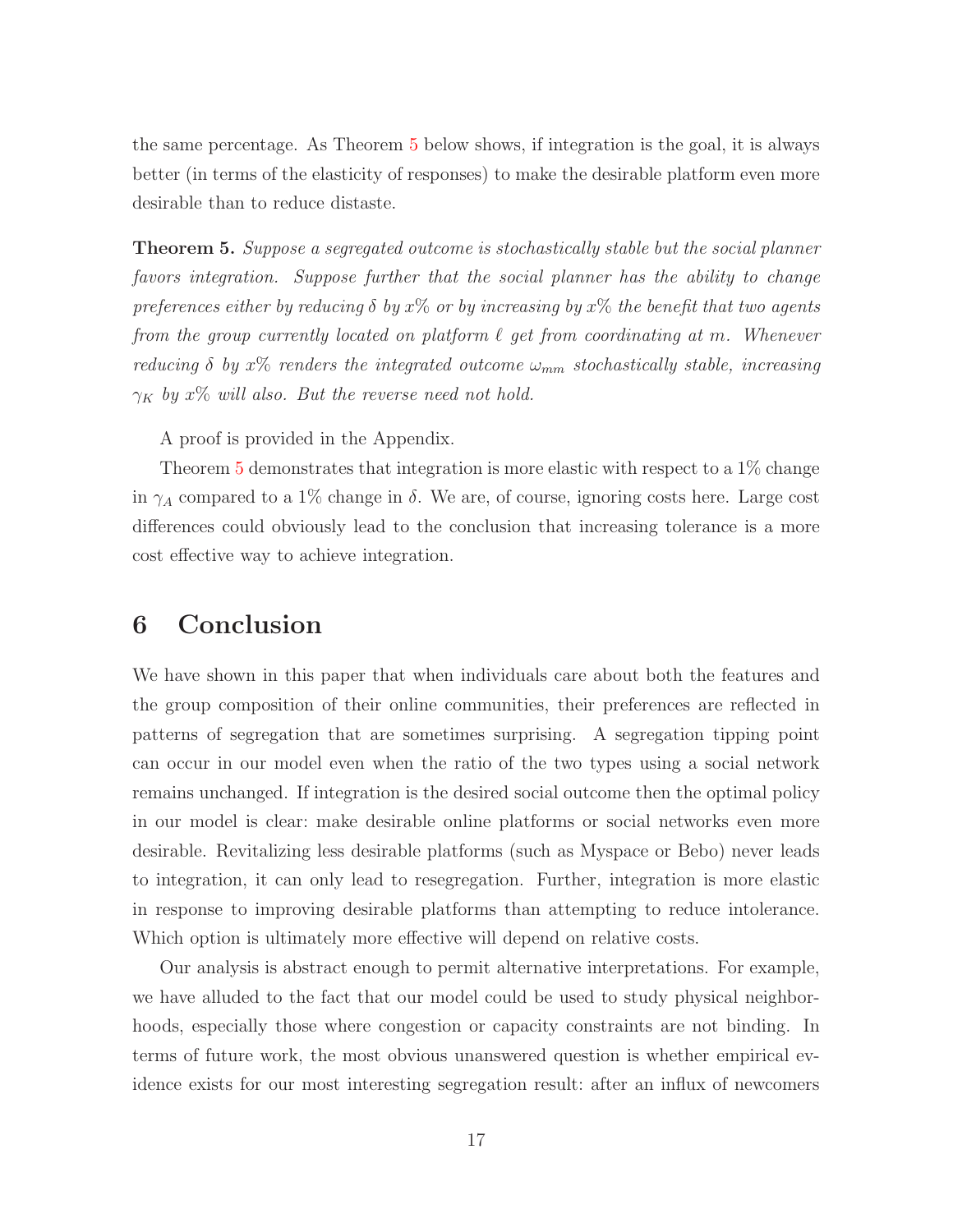to an online community, the ratio of  $A$  to  $B$  remains the same but an increase in the absolute number of Bs causes the As to move to a different online platform. In other words, in a world of online Tiebout sorting without capacity constraints, do numbers matter more than Schelling's canonical ratio?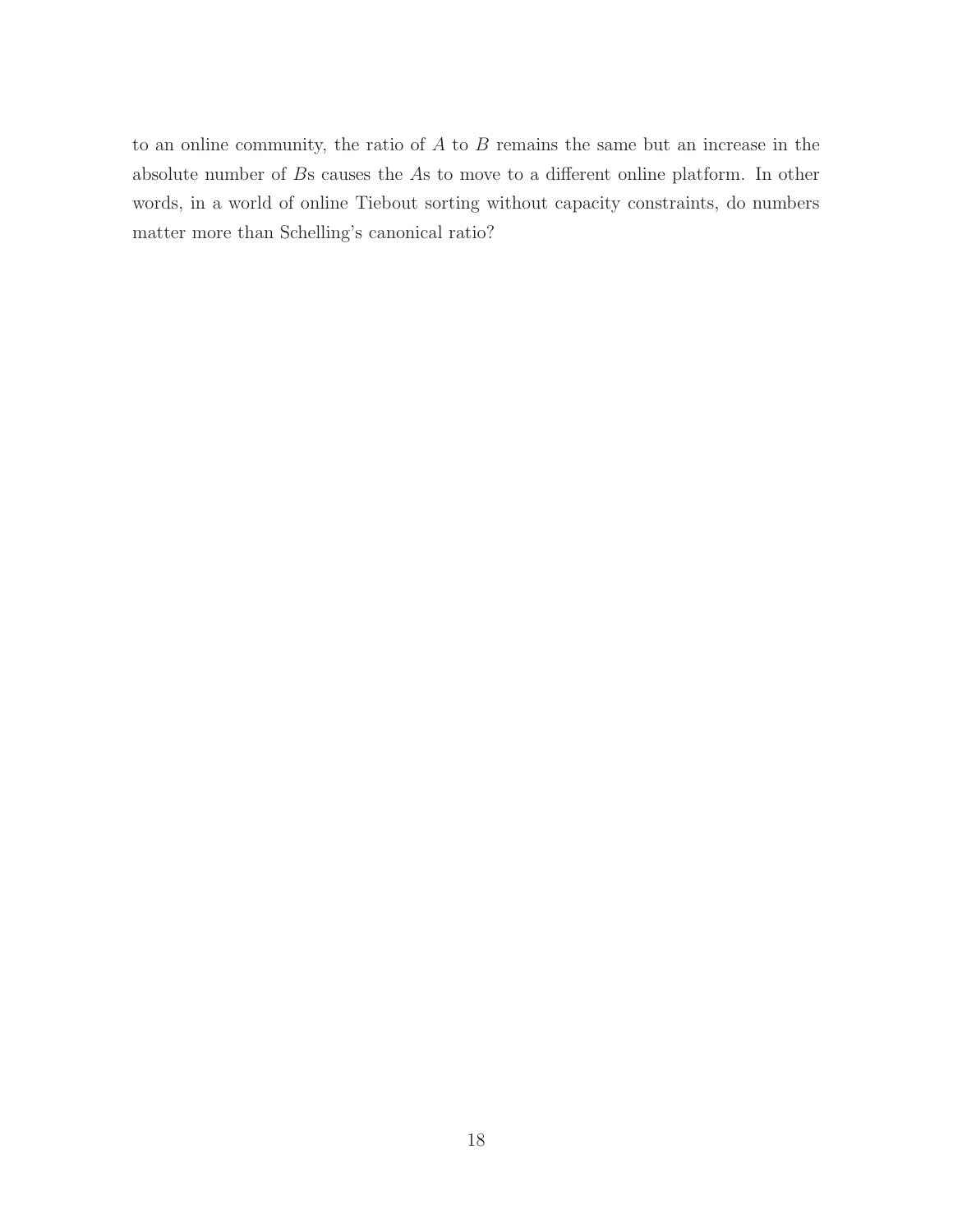# References

- <span id="page-18-2"></span>Akerlof, George A., "Social Distance and Social Decisions," *Econometrica*, 1997, *65* (5), pp. 1005–1027.
- <span id="page-18-3"></span>Arrow, Kenneth J., "What Has Economics to Say about Racial Discrimination?," *Journal of Economic Perspectives*, Spring 1998, *12* (2), 91–100.
- <span id="page-18-1"></span>Banzhaf, H. Spencer and Randall P. Walsh, "Segregation and Tiebout sorting: The link between place-based investments and neighborhood tipping," *Journal of Urban Economics*, 2013, *74*, 83 – 98.
- <span id="page-18-5"></span>Bartolome, Charles AM De, "Equilibrium and inefficiency in a community model with peer group effects," *Journal of Political Economy*, 1990, *98* (1), 110–133.
- <span id="page-18-8"></span>Baum-Snow, Nathaniel and Daniel A Hartley, "Accounting for central neighborhood change, 1980-2010," *FRB of Chicago Working Paper*, 2016.
- <span id="page-18-4"></span>Benabou, Roland, "Workings of a city: location, education, and production," *The Quarterly Journal of Economics*, 1993, *108* (3), 619–652.
- <span id="page-18-9"></span>Binmore, Ken and Larry Samuelson, "Muddling Through: Noisy Equilibrium Selection," *Journal of Economic Theory*, 1997, *74* (2), 235 – 265.
- <span id="page-18-11"></span>Blume, Lawrence E., "The Statistical Mechanics of Strategic Interaction," *Games and Economic Behavior*, 1993, *5* (3), 387 – 424.
- <span id="page-18-10"></span>, "How noise matters," *Games and Economic Behavior*, 2003, *44* (2), 251 – 271.
- <span id="page-18-6"></span>Bobo, Lawrence, "Racial attitudes and relations at the close of the twentieth century," *America becoming: Racial trends and their consequences*, 2001, *1*, 264–301.
- <span id="page-18-7"></span>Bobo, Lawrence D, Camille Z Charles, Maria Krysan, Alicia D Simmons, and George M Fredrickson, "The real record on racial attitudes," *Social trends in American life: Findings from the general social survey since 1972*, 2012, pp. 38–83.
- <span id="page-18-0"></span>Boustan, Leah Platt, "Was postwar suburbanization "white flight"? Evidence from the black migration," *The Quarterly Journal of Economics*, 2010, *125* (1), 417–443.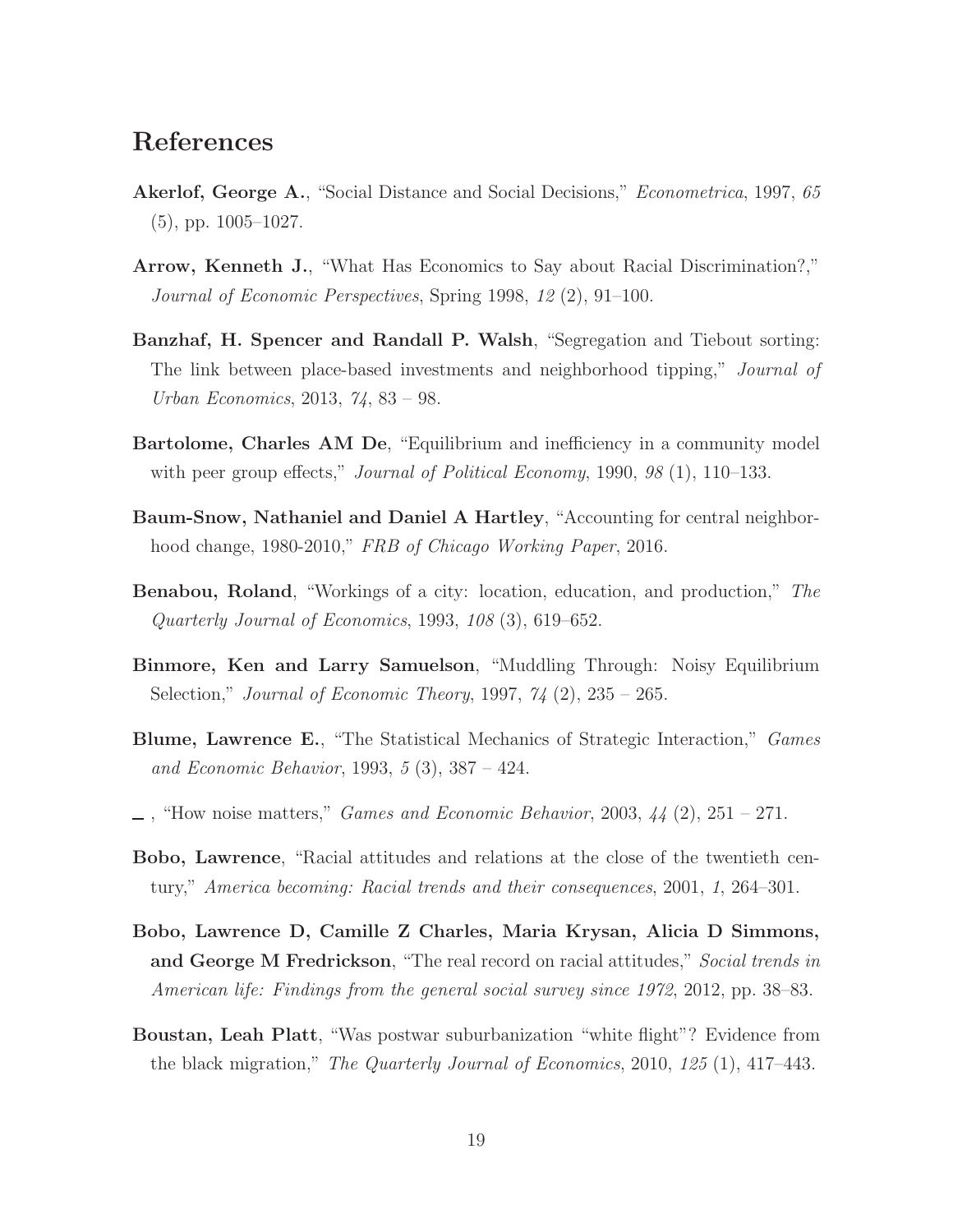- <span id="page-19-1"></span>Boyd, Danah, "White flight in networked publics," *How race and class shaped American teen engagement with MySpace and Facebook. In L. Nakamura & PA Chow-White (Eds.), Race after the internet*, 2013, pp. 203–222.
- <span id="page-19-0"></span>, "Why America is Self-Segregating," *Data & Society: Points*, 2017.
- <span id="page-19-3"></span>Brock, William A. and Steven N. Durlauf, "Discrete Choice with Social Interactions," *The Review of Economic Studies*, 2001, *68* (2), pp. 235–260.
- <span id="page-19-4"></span>Clark, W.A.V., "Residential preferences and neighborhood racial segregation: A test of the schelling segregation model," *Demography*, 1991, *28* (1), 1–19.
- <span id="page-19-2"></span>Duggan, Maeve, Nicole B Ellison, Cliff Lampe, Amanda Lenhart, and Mary Madden, "Demographics of key social networking platforms," *Pew Research Center*, 2015, *9.*
- <span id="page-19-8"></span>Durlauf, Steven N, "A theory of persistent income inequality," *Journal of Economic growth*, 1996, *1* (1), 75–93.
- <span id="page-19-10"></span>Ellen, Ingrid Gould, Keren Horn, and Katherine O'Regan, "Pathways to integration: Examining changes in the prevalence of racially integrated neighborhoods," *Cityscape*, 2012, pp. 33–53.
- <span id="page-19-11"></span>Ellison, Glenn, "Basins of Attraction, Long-Run Stochastic Stability, and the Speed of Step-by-Step Evolution," *Review of Economic Studies*, January 2000, *67* (1), 17–45.
- <span id="page-19-6"></span>Epple, Dennis and Glenn J Platt, "Equilibrium and local redistribution in an urban economy when households differ in both preferences and incomes," *Journal of urban Economics*, 1998, *43* (1), 23–51.
- <span id="page-19-7"></span>and Holger Sieg, "Estimating equilibrium models of local jurisdictions," *Journal of political economy*, 1999, *107* (4), 645–681.
- <span id="page-19-5"></span>and Thomas Romer, "Mobility and redistribution," *Journal of Political economy*, 1991, *99* (4), 828–858.
- <span id="page-19-9"></span>Farley, Reynolds, Charlotte Steeh, Tara Jackson, Maria Krysan, and Keith Reeves, "Continued racial residential segregation in Detroit:" Chocolate city, vanilla suburbs" revisited," *Journal of Housing Research*, 1993, pp. 1–38.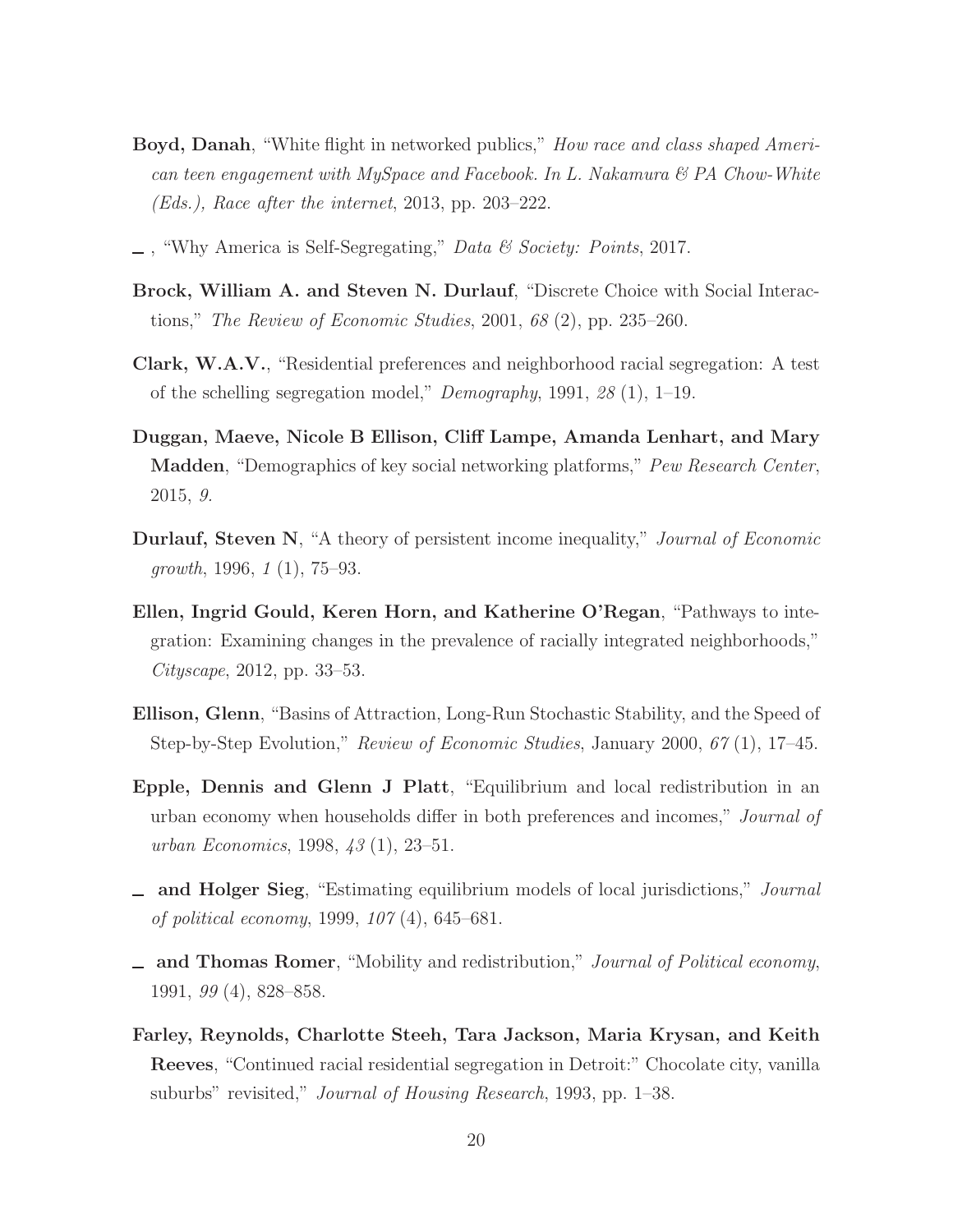- <span id="page-20-10"></span>, Howard Schuman, Suzanne Bianchi, Diane Colasanto, and Shirley Hatchett, *Social Science Research*, 1978, *7* (4), 319–344.
- <span id="page-20-12"></span>Fernandez, Raquel and Richard Rogerson, "Income distribution, communities, and the quality of public education," *The Quarterly Journal of Economics*, 1996, *111*  $(1), 135-164.$
- <span id="page-20-0"></span>Frith, Emily, "Social media and children's mental health: a review of the evidence," 2017.
- <span id="page-20-11"></span>Glaeser, Edward and Jacob Vigdor, "The end of the segregated century," *Manhattan Institute for Policy Research, January*, 2012, pp. 23–26.
- <span id="page-20-4"></span>Ioannides, Yannis M. and Tracey N. Seslen, "Neighborhood wealth distributions," *Economics Letters*, 2002, *76* (3), 357 – 367.
- <span id="page-20-5"></span>Krugman, P., *The Self Organizing Economy* Mitsui Lectures in Economics, Wiley, 1996.
- <span id="page-20-6"></span>Lindbeck, Assar, Sten Nyberg, and Jörgen W. Weibull, "Social Norms and Economic Incentives in the Welfare State," *The Quarterly Journal of Economics*, 1999, *114* (1), 1–35.
- <span id="page-20-7"></span>Manski, Charles F., "Economic Analysis of Social Interactions," *Journal of Economic Perspectives*, 2000, *14* (3), 115–136.
- <span id="page-20-8"></span>Pancs, Romans and Nicolaas J. Vriend, "Schelling's spatial proximity model of segregation revisited," *Journal of Public Economics*, 2 2007, *91* (1–2), 1–24.
- <span id="page-20-9"></span>Rosser, J. Barkley, "On the Complexities of Complex Economic Dynamics," *Journal of Economic Perspectives*, 1999, *13* (4), 169–192.
- <span id="page-20-1"></span>Schelling, Thomas C., "Models of Segregation," *The American Economic Review*, 1969, *59* (2), pp. 488–493.
- <span id="page-20-2"></span>, "Dynamic models of segregation," *Journal of Mathematical Sociology*, 1971, *1*, 143– 186.
- <span id="page-20-3"></span>, *Micromotives and Macrobehavior*, revised ed., W. W. Norton, September 1978.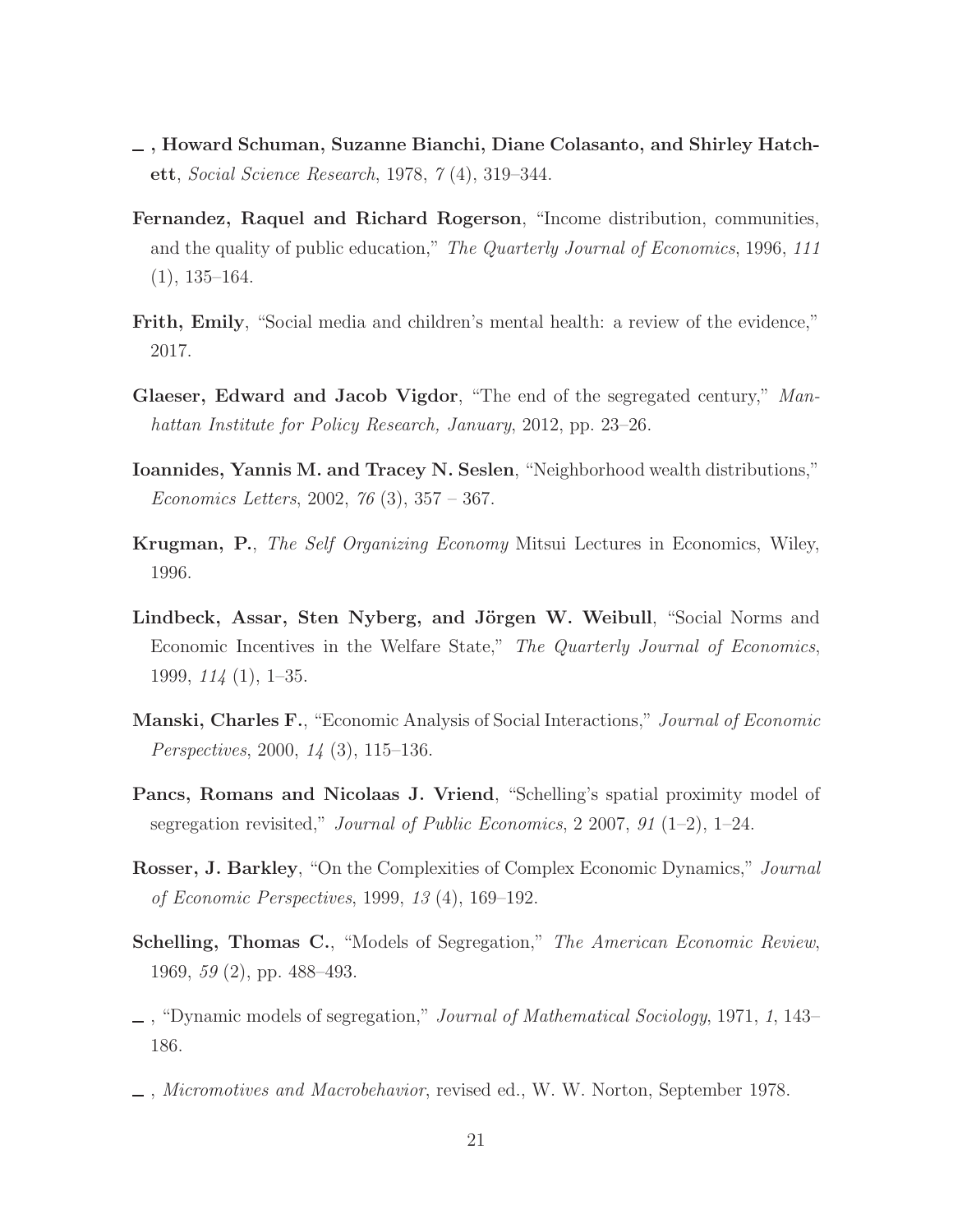- <span id="page-21-1"></span>Sethi, Rajiv and Rohini Somanathan, "Inequality and segregation," *Journal of Political Economy*, 2004, *112* (6), 1296–1321.
- <span id="page-21-8"></span>Shapley, Lloyd S. and Dov Monderer, "Potential Games," *Games and Economic Behavior*, 1996, *14*, 124–143.
- <span id="page-21-2"></span>Skyrms, Brian and Robin Pemantle, "A Dynamic Model of Social Network Formation," in Thilo Gross and Hiroki Sayama, eds., *Adaptive Networks*, Understanding Complex Systems, Springer Berlin Heidelberg, 2009, pp. 231–251.
- <span id="page-21-7"></span>Stephens-Davidowitz, Seth, "The cost of racial animus on a black candidate: Evidence using Google search data," *Journal of Public Economics*, 2014, *118*, 26–40.
- <span id="page-21-0"></span>Tiebout, Charles M., "A Pure Theory of Local Expenditures," *Journal of Political Economy*, 1956, *64* (5), pp. 416–424.
- <span id="page-21-9"></span>Young, H. Peyton, "The Evolution of Conventions," *Econometrica*, 1993, *61* (1), 57–84.
- <span id="page-21-3"></span>, *Individual Strategy and Social Structure: An Evolutionary Theory of Institutions*, Princeton, NJ: Princeton University Press, January 2001.
- <span id="page-21-5"></span>Zhang, Junfu, "A dynamic model of residential segregation," *The Journal of Mathematical Sociology*, 2004, *28*, 147–170.
- <span id="page-21-4"></span>, "Residential segregation in an all-integrationist world," *Journal of Economic Behavior and Organization*, 2004, *54* (4), 533 – 550.
- <span id="page-21-6"></span>, "Tipping and Residential Segregation: A Unified Schelling Model," *Journal of Regional Science*, 2011, *51* (1), 167–193.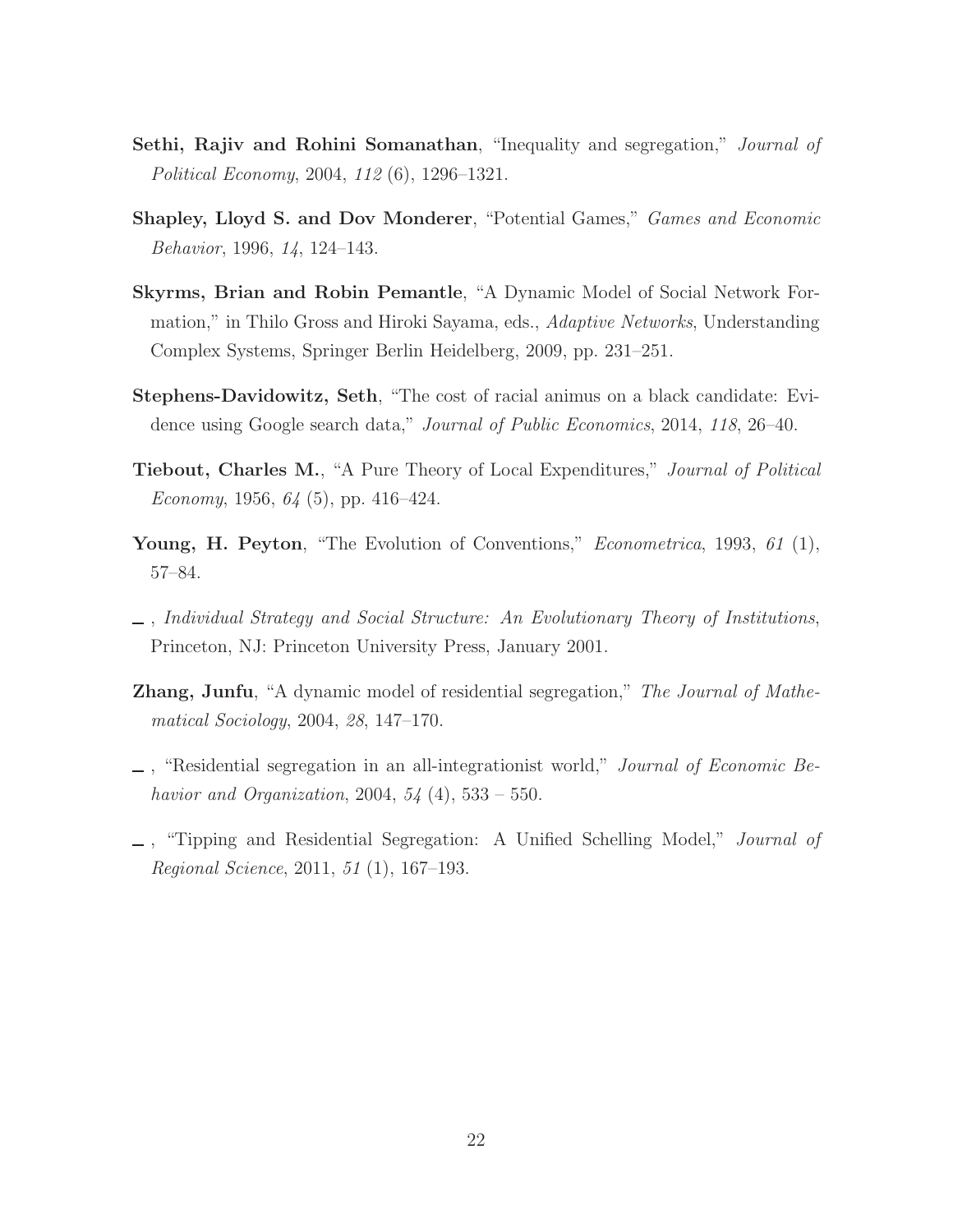# Appendix for "Online Segregation"

#### Proof of Lemma [1](#page-4-1)

*Proof.* First we note that at any group-symmetric profile, all players from a given group earn the same utility. This is because at any group-symmetric profile, any player from Group K is located with all  $N^K - 1$  others from his group, and either zero or all of those from the other group. As such we can consider the situation from the perspective of just one agent from each group.

- 1. At state  $\omega_{m\ell}$ , a Group A player earns  $(N^A 1)\gamma_A$  as he is located with all the members of his own group at m. If he deviates to  $\ell$  he will earn  $-\delta N^B$ . Since  $(N^A - 1)\gamma_A > 0 > -\delta N^B$ , it is not profitable to deviate. At state  $\omega_{m\ell}$ , a Group B player earns  $(N^B - 1)(1 - \gamma_B)$  as he is located with all the members of his own group at  $\ell$ . If he deviates to m he will earn  $-\delta N^A$ . Since  $(N^B - 1)(1 - \gamma_B) > 0 > -\delta N^A$ , it is not profitable to deviate.
- 2. The proof proceeds the same as that for state  $\omega_{m\ell}$  from part [1](#page-23-0) by relabeling A as  $B$  and  $B$  as  $A$ .
- 3. At state  $\omega_{mm}$ , a Group A player earns  $(N^A-1)\gamma_A \delta N^B$  as he is located with everyone at m. If he deviates to  $\ell$ , he will earn 0. Such a deviation will not be (strictly) profitable provided  $(N^A - 1)\gamma_A - \delta N^B \geq 0$ . Solving this for  $\gamma_A$  yields the first inequality in [\(2\)](#page-4-6) of part [3.](#page-4-4)

At state  $\omega_{mm}$ , a Group B player earns  $(N^B - 1)\gamma_B - \delta N^A$  as he is located with everyone at m. If he deviates to  $\ell$ , he will earn 0. Such a deviation will not be (strictly) profitable provided  $(N^B - 1)\gamma_B - \delta N^A \geq 0$ . Solving this for  $\gamma_B$  yields the second inequality in [\(2\)](#page-4-6) of part [3.](#page-4-4)

4. At state  $\omega_{\ell\ell}$ , a Group A player earns  $(N^A - 1)(1 - \gamma_A) - \delta N^B$  as he is located with everyone at  $\ell$ . If he deviates to m, he will earn 0. Such a deviation will not be (strictly) profitable provided  $(N^A - 1)(1 - \gamma_A) - \delta N^B \geq 0$ . Solving this for  $\gamma_A$ yields the first inequality in [\(3\)](#page-5-0) of part [4.](#page-4-5)

At state  $\omega_{\ell\ell}$ , a Group B player earns  $(N^B - 1)(1 - \gamma_B) - \delta N^A$  as he is located with everyone at  $\ell$ . If he deviates to m, he will earn 0. Such a deviation will not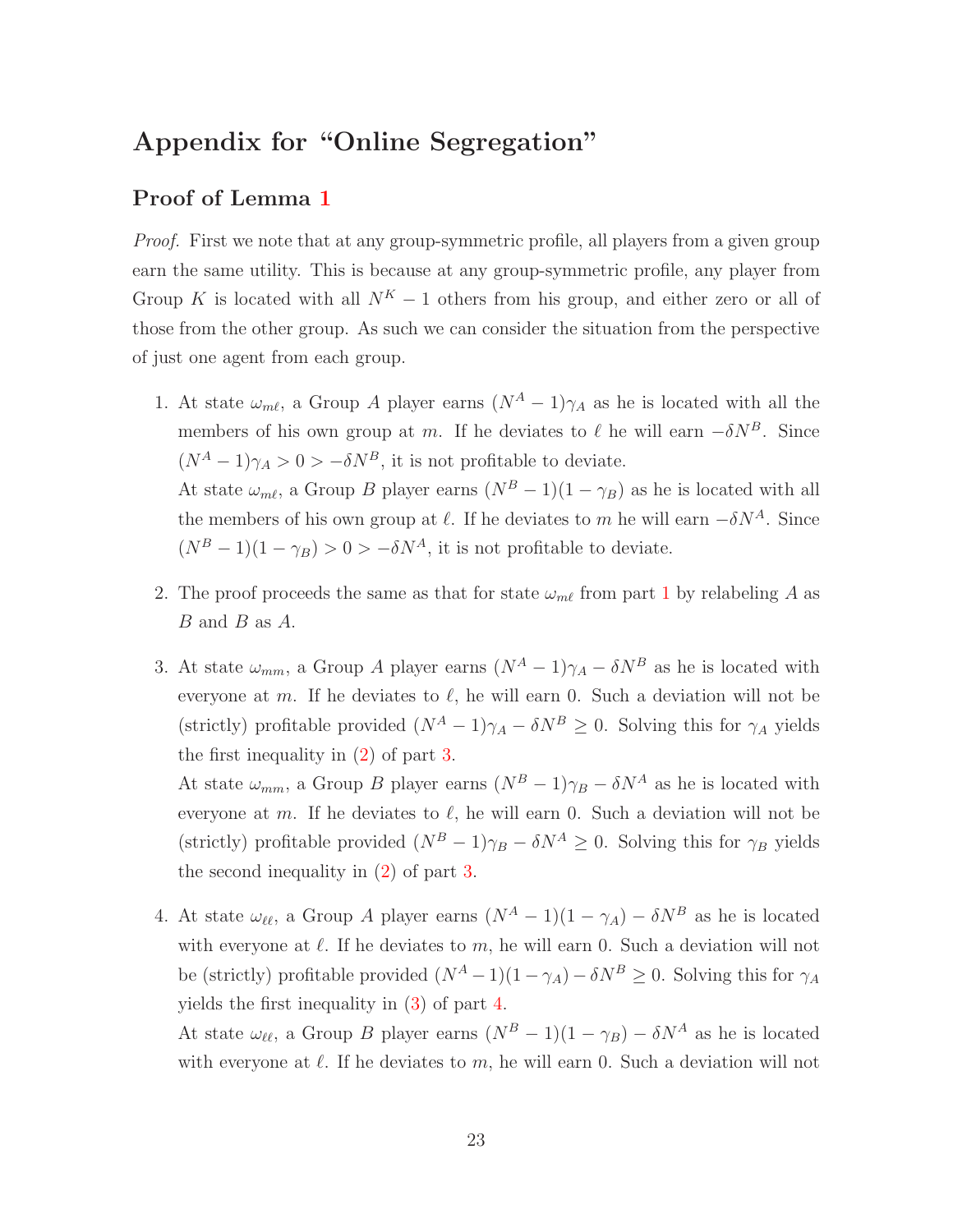be (strictly) profitable provided  $(N^B - 1)(1 - \gamma_B) - \delta N^A \geq 0$ . Solving this for  $\gamma_B$ yields the second inequality in [\(3\)](#page-5-0) of part [4.](#page-4-5)

 $\Box$ 

#### Proof of Theorem [1](#page-4-1)

*Proof.* First we note that at any group-symmetric profile, all players from a given group earn the same utility. This is because at any group-symmetric profile, any player from Group K is located with all  $N^K - 1$  others from his group, and either zero or all of those from the other group. As such we can consider the situation from the perspective of just one agent from each group.

- <span id="page-23-0"></span>1. At state  $\omega_{m\ell}$ , a Group A player earns  $(N^A - 1)\gamma_A$  as he is located with all the members of his own group at m. If he deviates to  $\ell$  he will earn  $-\delta N^B$ . Since  $(N^A - 1)\gamma_A > 0 > -\delta N^B$ , it is not profitable to deviate. At state  $\omega_{m\ell}$ , a Group B player earns  $(N^B - 1)(1 - \gamma_B)$  as he is located with all the members of his own group at  $\ell$ . If he deviates to m he will earn  $-\delta N^A$ . Since  $(N^B - 1)(1 - \gamma_B) > 0 > -\delta N^A$ , it is not profitable to deviate.
- 2. The proof proceeds the same as that for state  $\omega_{m\ell}$  from part [1](#page-23-0) by relabeling A as B and B as A.
- 3. At state  $\omega_{mm}$ , a Group A player earns  $(N^A 1)\gamma_A \delta N^B$  as he is located with everyone at m. If he deviates to  $\ell$ , he will earn 0. Such a deviation will not be (strictly) profitable provided  $(N^A - 1)\gamma_A - \delta N^B \geq 0$ . Solving this for  $\gamma_A$  yields the first inequality in [\(2\)](#page-4-6) of part [3.](#page-4-4)

At state  $\omega_{mm}$ , a Group B player earns  $(N^B - 1)\gamma_B - \delta N^A$  as he is located with everyone at m. If he deviates to  $\ell$ , he will earn 0. Such a deviation will not be (strictly) profitable provided  $(N^B - 1)\gamma_B - \delta N^A \geq 0$ . Solving this for  $\gamma_B$  yields the second inequality in [\(2\)](#page-4-6) of part [3.](#page-4-4)

4. At state  $\omega_{\ell\ell}$ , a Group A player earns  $(N^A - 1)(1 - \gamma_A) - \delta N^B$  as he is located with everyone at  $\ell$ . If he deviates to  $m$ , he will earn 0. Such a deviation will not be (strictly) profitable provided  $(N^A - 1)(1 - \gamma_A) - \delta N^B \geq 0$ . Solving this for  $\gamma_A$ yields the first inequality in [\(3\)](#page-5-0) of part [4.](#page-4-5)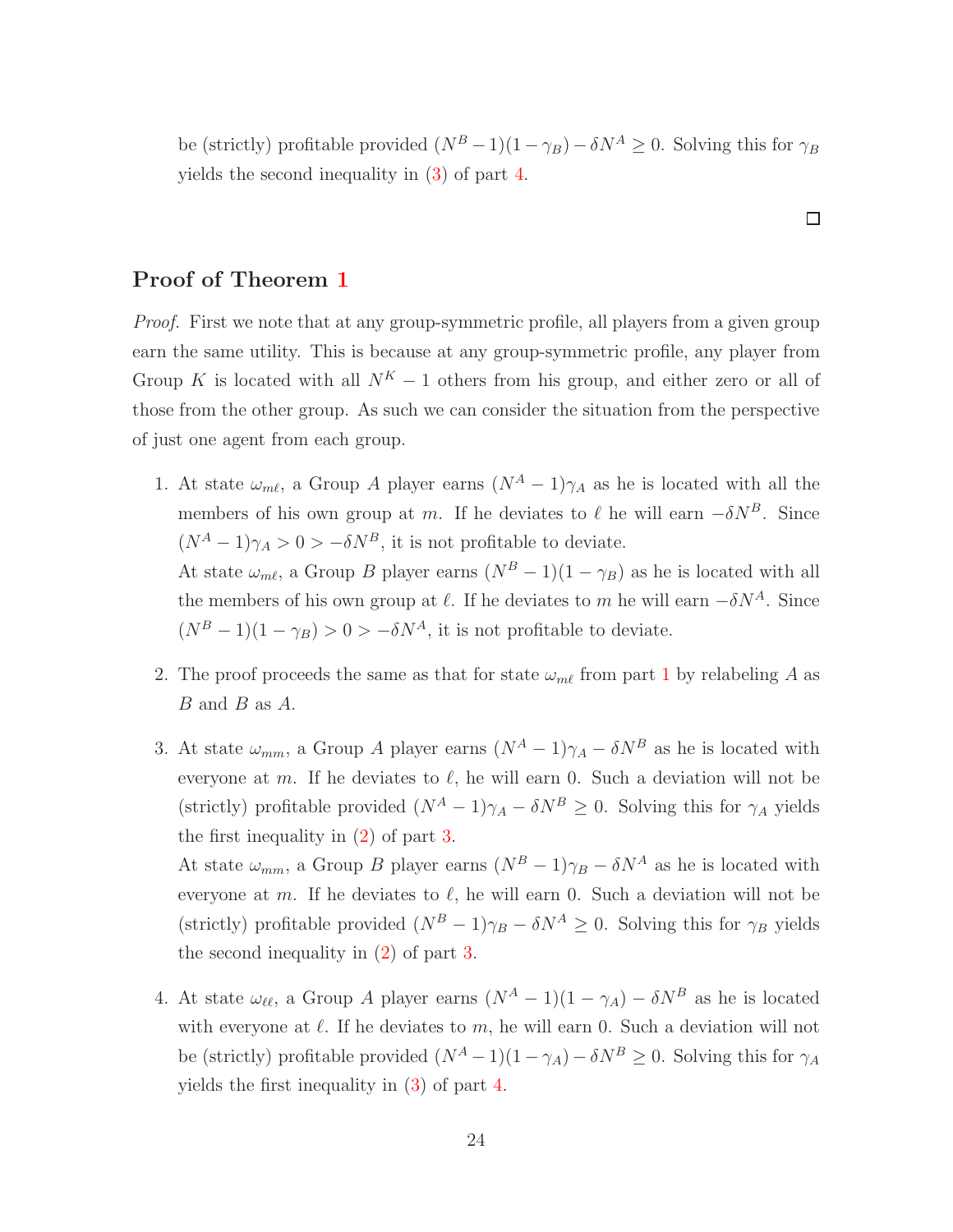At state  $\omega_{\ell\ell}$ , a Group B player earns  $(N^B - 1)(1 - \gamma_B) - \delta N^A$  as he is located with everyone at  $\ell$ . If he deviates to m, he will earn 0. Such a deviation will not be (strictly) profitable provided  $(N^B - 1)(1 - \gamma_B) - \delta N^A \geq 0$ . Solving this for  $\gamma_B$ yields the second inequality in [\(3\)](#page-5-0) of part [4.](#page-4-5)

 $\Box$ 

#### Proof of Theorem [3](#page-12-0)

- *Proof.* 1. By comparing the first and fourth equations in [\(13\)](#page-12-2) and observing that both  $\gamma_A > \frac{1}{2}$  $\frac{1}{2}$  and  $\gamma_B > \frac{1}{2}$  $\frac{1}{2}$ , it is immediate that the potential at  $\omega_{mm}$  is always strictly greater than at  $\omega_{\ell\ell}$ . As such  $\omega_{\ell\ell}$  is never stochastically stable.
	- 2. Given that  $\omega_{\ell\ell}$  is never stochastically stable, parts [2,](#page-12-3) [3,](#page-12-4) and [4](#page-12-5) all follow from comparison of the first three equations in [\(13\)](#page-12-2). We prove only part [2](#page-12-3) as the rest follow in a similar manner.

For  $\omega_{mm}$  to be stochastically stable we need that both

$$
\rho^{\star}(\omega_{mm}) \geq \rho^{\star}(\omega_{m\ell}) \quad \text{and} \quad \rho^{\star}(\omega_{mm}) \geq \rho^{\star}(\omega_{\ell m}).
$$

Considering the first inequality, from taking the first and second expressions in  $(13)$ , we get that

$$
\binom{N^A}{2} \cdot \gamma_A + \binom{N^B}{2} \cdot \gamma_B \ge \binom{N^A}{2} \cdot \gamma_A + (N^A \times N^B) \cdot \delta + \binom{N^B}{2} \cdot (1 - \gamma_B),
$$

which after some rearranging yields the first inequality in [\(14\)](#page-12-1). Considering the second inequality, and taking the first and third expressions in [\(13\)](#page-12-2), we get that

$$
\binom{N^A}{2} \cdot \gamma_A + \binom{N^B}{2} \cdot \gamma_B \ge \binom{N^A}{2} \cdot (1 - \gamma_A) + (N^A \times N^B) \cdot \delta + \binom{N^B}{2} \cdot \gamma_B,
$$

which after some rearranging yields the second inequality in  $(14)$ .

□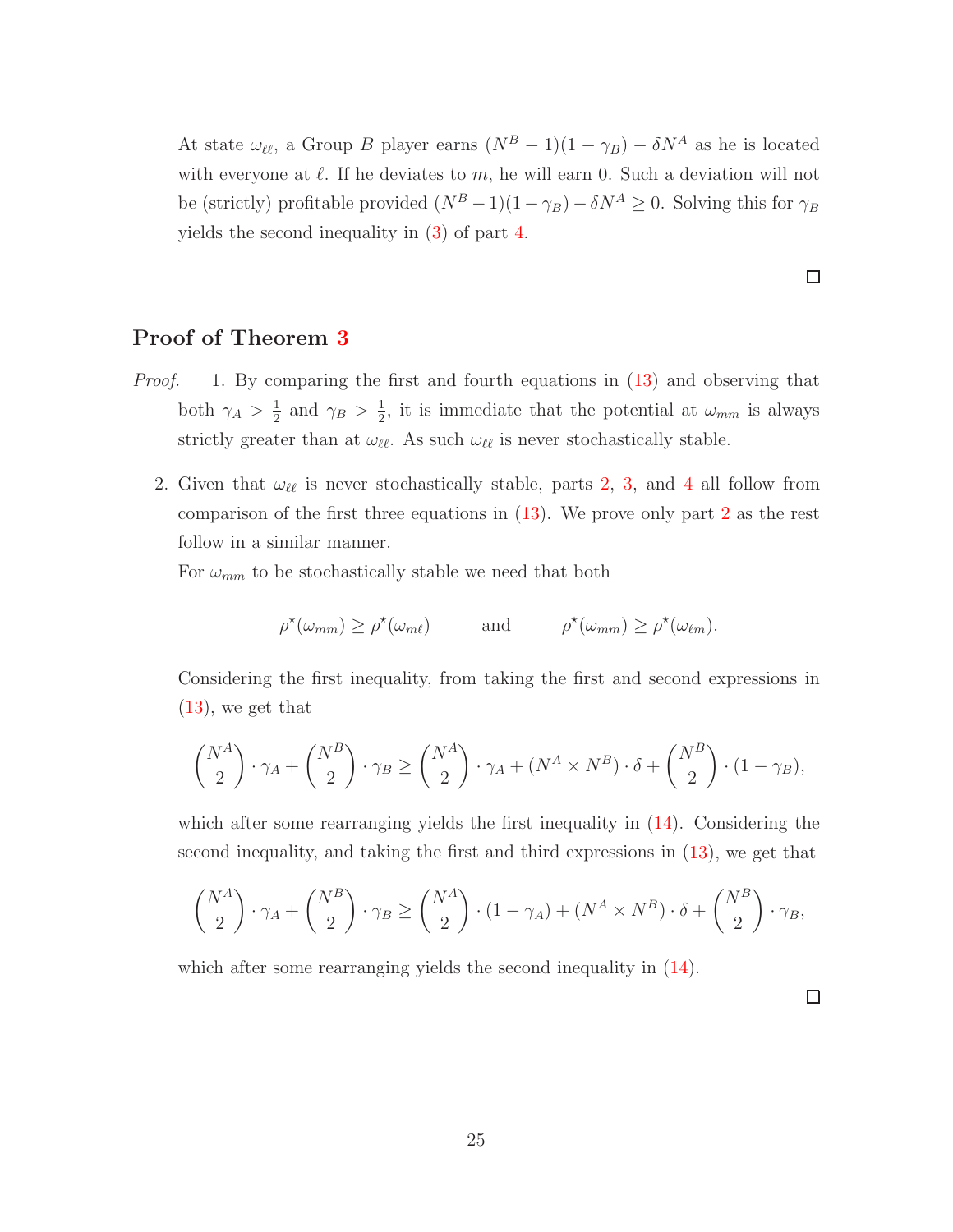#### Proof of Theorem [4](#page-14-3)

- *Proof.* 1. It is clear from the expressions in [\(13\)](#page-12-2) that  $\rho^*(\omega_{m\ell})$  increases more than  $\rho^*(\omega_{mm})$  and  $\rho^*(\omega_{\ell m})$  for any incremental increase in  $N^A$ .
	- 2. Given  $\omega_{mm}$  is stochastically stable, we know that  $\gamma_A \geq \gamma_A^{\rho^*}$  $_{A}^{\rho^{\star}}$  and  $\gamma_B \geq \gamma_B^{\rho^{\star}}$  $B^{\rho}$ . Furthermore, we have that  $\gamma_A^{\rho^*}$  $\int_A^{\rho^*}$  is decreasing in  $N^A$ , so the first inequality will always hold. Eventually, for some  $\hat{k}$ , we have  $\gamma_B > \gamma_B^{\rho^*}$  $\int_{B}^{\rho^*} (N^A + \hat{k}, N^B, \delta)$ . Given that  $\gamma_A$ is still large enough, it cannot be that  $\omega_{\ell m}$  is stochastically stable by the second inequality in [\(16\)](#page-12-6), and so  $\omega_{m\ell}$  must be stochastically stable. From here we are reduced to case [1,](#page-14-2) so  $\omega_{m\ell}$  remains stochastically stable.
	- 3. Suppose  $\omega_{\ell m}$  is stochastically stable, meaning both inequalities in [\(16\)](#page-12-6) hold. Eventually, one of these inequalities will cease to bind. If the first inequality breaks, then we are reduced to case [2.](#page-14-1) If the second inequality breaks, then we are reduced to case [1.](#page-14-2)

□

#### Proof of Theorem [5](#page-16-0)

*Proof.* Without loss of generality we suppose that  $\omega_{\ell m}$  is stochastically stable so that the first inequality in [\(14\)](#page-12-1) does not hold. In the hope of making this inequality bind, the planner can make one of the following two changes:

$$
\gamma_A \mapsto \gamma_A^* = (1+x)\gamma_A
$$

$$
\delta \mapsto \delta^* = (1-x)\delta
$$

It is immediate that increasing  $\gamma_A$  to  $\gamma_A^* = (1+x)\gamma_A$  is an  $x\%$  increase in the range of values for  $\gamma_A$ . We now show that reducing  $\delta$  to  $\delta^* = (1-x)\delta$  does not induce as large an expansion of values for  $\gamma_A$ . A reduction in  $x\%$  of  $\delta$  to  $\delta^*$  changes the threshold value